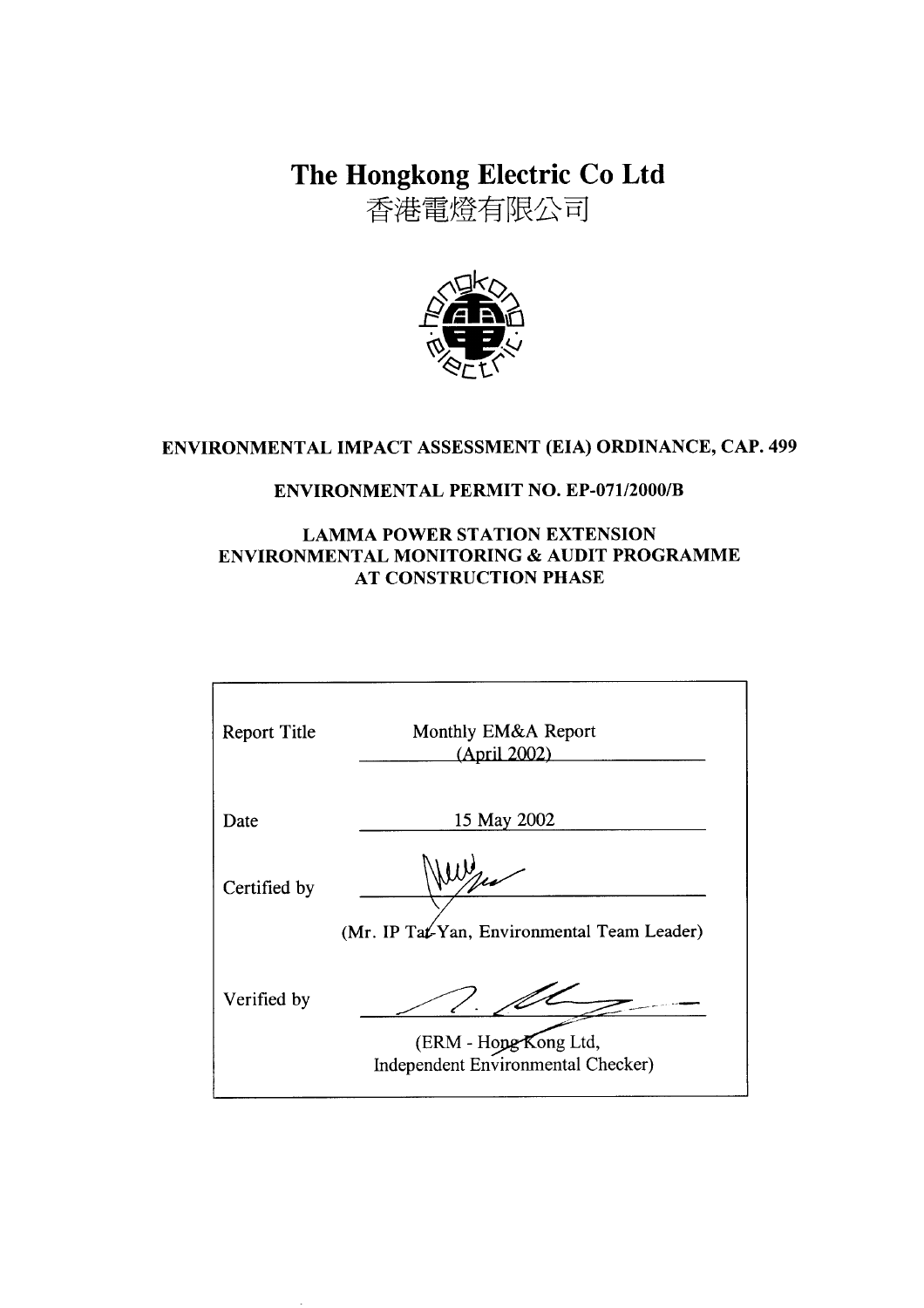# **TABLE OF CONTENT**

# **EXECUTIVE SUMMARY**

| 1.                                            |                                                                                                                                                                                                                                                                                                                                                                                                  | . 1                                                                   |
|-----------------------------------------------|--------------------------------------------------------------------------------------------------------------------------------------------------------------------------------------------------------------------------------------------------------------------------------------------------------------------------------------------------------------------------------------------------|-----------------------------------------------------------------------|
| 1.1<br>1.2<br>1.3                             | Background<br>Project Organisation<br>Construction Works undertaken during the Reporting Month                                                                                                                                                                                                                                                                                                   | 1<br>$\mathbf{1}$<br>$\overline{c}$                                   |
| 1.4                                           | Summary of EM&A Requirements                                                                                                                                                                                                                                                                                                                                                                     | $\overline{3}$                                                        |
| 2.                                            |                                                                                                                                                                                                                                                                                                                                                                                                  | $\overline{7}$                                                        |
| 2.1<br>2.2<br>2.3<br>2.4<br>2.5<br>2.6        | <b>Monitoring Requirements</b><br><b>Monitoring Locations</b><br><b>Monitoring Equipment</b><br>Monitoring Parameters, Frequency and Duration<br>Monitoring Procedures and Calibration Details<br><b>Results and Observations</b>                                                                                                                                                                | 7<br>$\boldsymbol{7}$<br>$\boldsymbol{7}$<br>$8\phantom{1}$<br>8<br>9 |
| 3.                                            |                                                                                                                                                                                                                                                                                                                                                                                                  | .12                                                                   |
| 3.1<br>3.2<br>3.3<br>3.4<br>3.5<br>3.6        | <b>Monitoring Requirements</b><br><b>Monitoring Locations</b><br><b>Monitoring Equipment</b><br>Monitoring Parameters, Frequency and Duration<br>Monitoring Procedures and Calibration Details<br><b>Results and Observations</b>                                                                                                                                                                | 12<br>12<br>12<br>13<br>13<br>14                                      |
| 4.                                            |                                                                                                                                                                                                                                                                                                                                                                                                  | .17                                                                   |
| 4.1<br>4.2<br>4.3<br>4.4<br>4.5<br>4.6        | <b>Monitoring Requirements</b><br><b>Monitoring Locations</b><br><b>Monitoring Equipment</b><br>Monitoring Parameters, Frequency and Duration<br>Monitoring Procedures and Calibration Details<br><b>Results and Observations</b>                                                                                                                                                                | 17<br>17<br>18<br>18<br>19<br>21                                      |
| 5.                                            |                                                                                                                                                                                                                                                                                                                                                                                                  | 25                                                                    |
| 5.1<br>5.2<br>5.3<br>5.4<br>5.5<br>5.6<br>5.7 | Review of Environmental Monitoring Procedures<br><b>Assessment of Environmental Monitoring Results</b><br>Site Environmental Audit<br><b>Status of Environmental Licensing and Permitting</b><br>Implementation Status of Environmental Mitigation Measures<br><b>Implementation Status of Action/Limit Plans</b><br><b>Implementation Status of Environmental Complaint Handling Procedures</b> | 25<br>25<br>26<br>27<br>27<br>27<br>28                                |
| 6.                                            |                                                                                                                                                                                                                                                                                                                                                                                                  | 29                                                                    |
| 6.1<br>6.2<br>6.3<br>6.4                      | <b>Status of Natural Gas supply</b><br>Key Issues for the Coming Month<br>Monitoring Schedules for the Next 3 Months<br>Construction Program for the Next 3 Months                                                                                                                                                                                                                               | 29<br>29<br>30<br>30                                                  |
| 7.                                            |                                                                                                                                                                                                                                                                                                                                                                                                  | .31                                                                   |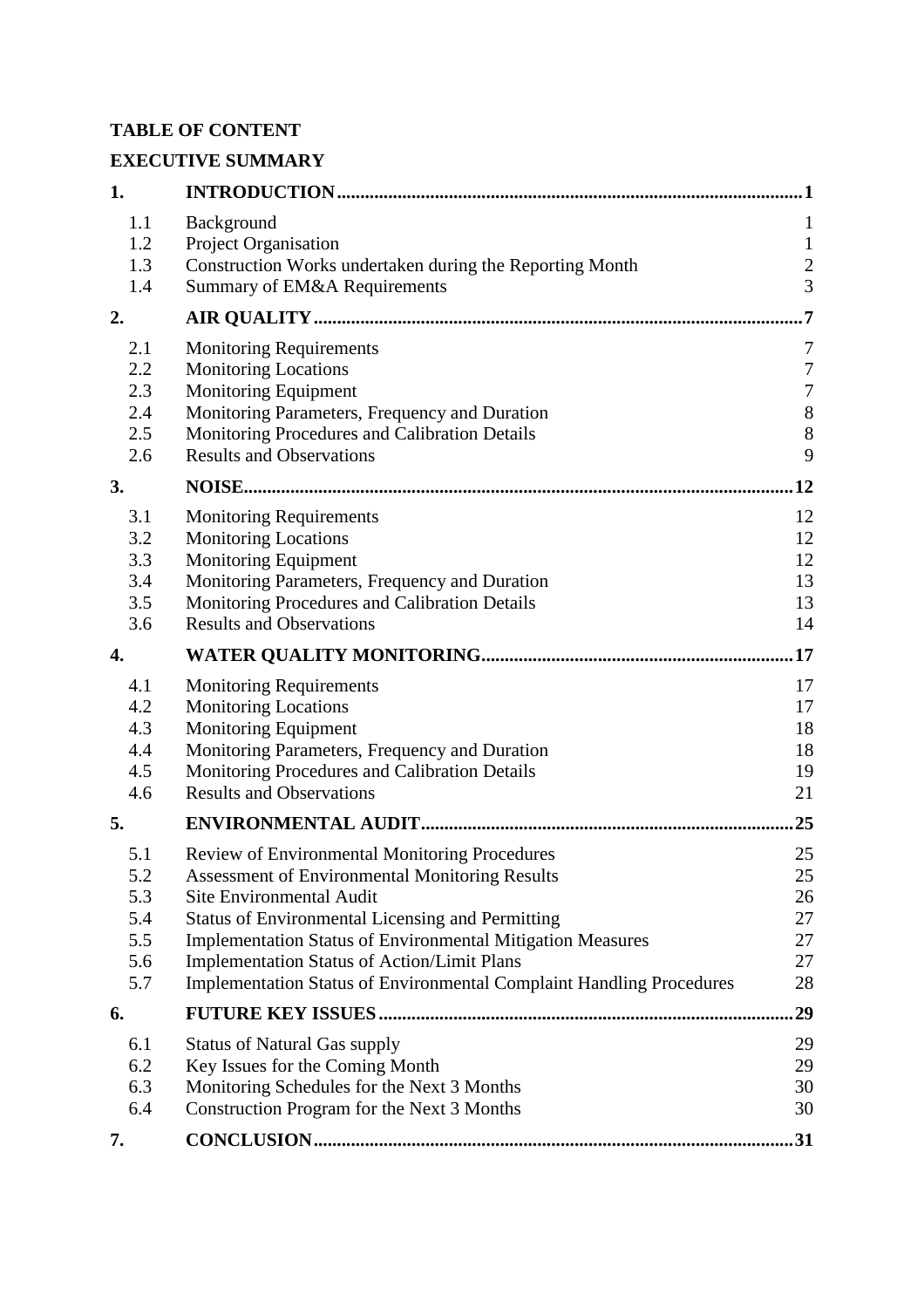#### **LIST OF TABLES**

- Table 1.1 Construction Activities and Their Corresponding Environmental Mitigation **Measures**
- Table 2.1 Air Quality Monitoring Locations
- Table 2.2 Air Quality Monitoring Equipment
- Table 2.3 Air Quality Monitoring Parameter, Duration and Frequency
- Table 3.1 Noise Monitoring Locations
- Table 3.2 Noise Monitoring Equipment
- Table 3.3 Noise Monitoring Duration and Parameter
- Table 4.1 Water Quality Monitoring Locations
- Table 4.2 Water Quality Monitoring Equipment
- Table 4.3 Water Quality Monitoring Parameters and Frequency
- Table 4.4 Laboratory Analysis Methodologies of Marine Water Samples
- Table 5.1 Summary of AL Level Exceedances on Monitoring Parameters
- Table 5.2 Estimated Amounts of Waste Generated in April 2002
- Table 5.3 Summary of Environmental Licensing and Permit Status
- Table 5.4 Environmental Complaints / Enquiries Received in April 2002
- Table 5.5 Outstanding Environmental Complaints / Enquiries Received Before

#### **LIST OF FIGURES**

- Figure 1.1 Layout of Work Site
- Figure 1.2 Cable Route of Transmission System
- Figure 2.1 Location of Air Quality Monitoring Stations
- Figure 3.1 Location of Noise Monitoring Stations
- Figure 3.2 Locations of Manual Noise Monitoring
- Figure 4.1 Location of Water Quality Monitoring Stations

#### **APPENDICES**

- Appendix A Organization Chart
- Appendix B Action and Limit Levels for Air Quality, Noise, Water quality Monitoring
- Appendix C Environmental Monitoring Schedule
- Appendix D Air Quality Monitoring Results for April 2002
- Appendix E Noise Monitoring Results for April 2002
- Appendix F Water Quality Monitoring Results for April 2002
- Appendix G The QA/QC Procedures and Results
- Appendix H Event/Action Plans
- Appendix I Site Audit Summary
- Appendix J Summary of EMIS
- Appendix K Tentative Construction Programme
- Appendix L Photograph for the Observation during Water Sampling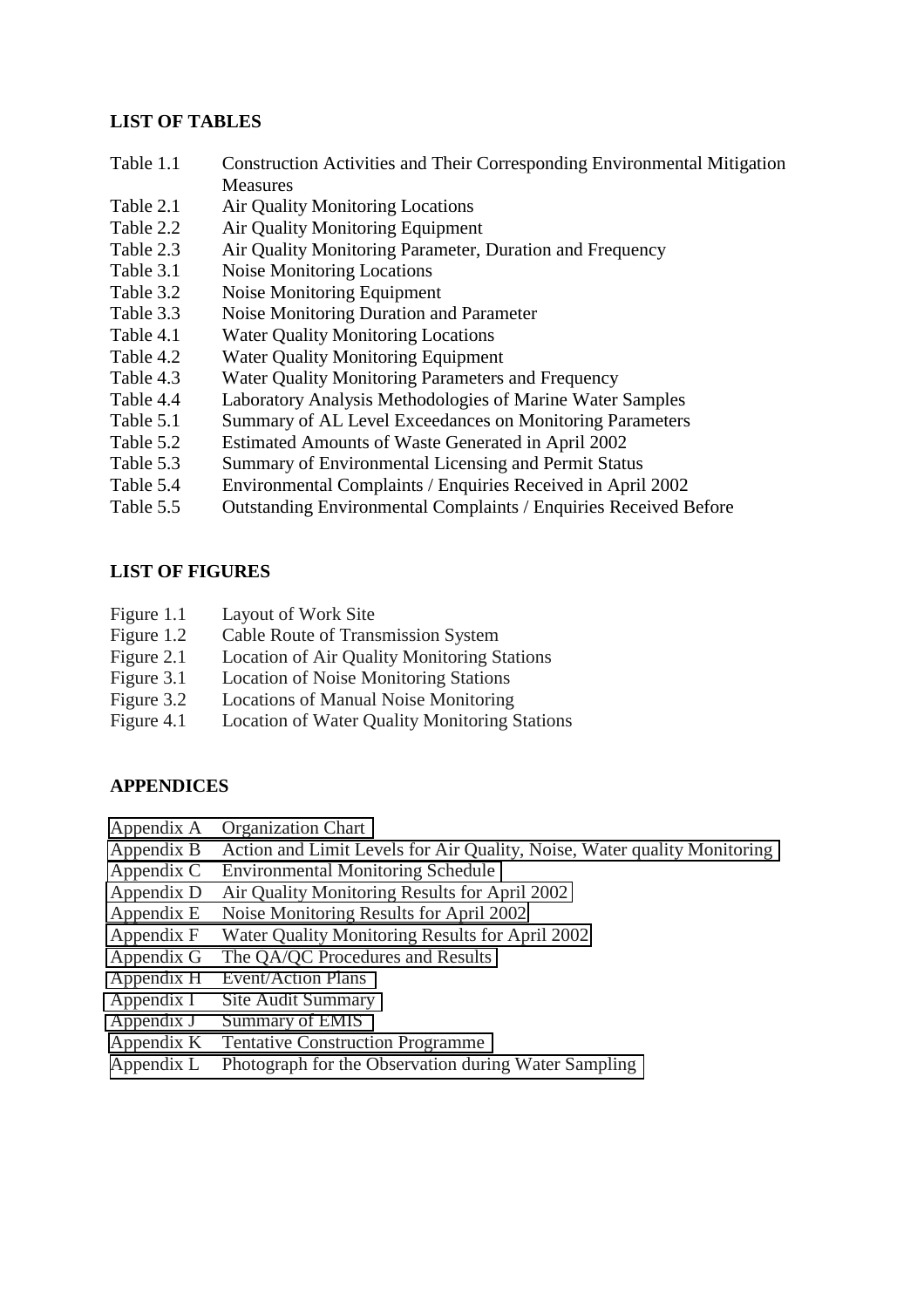### **EXECUTIVE SUMMARY**

This is the thirteenth monthly Environmental Monitoring and Audit (EM&A) report for the Project "Construction of Lamma Power Station Extension" prepared by the Environmental Team (ET). This report presents the results of impact monitoring on air quality, noise and marine water quality for the said project in April 2002.

Air, noise and water quality monitoring were performed. The results were checked against the established Action/Limit (AL) levels. An on-site audit was conducted once per week. The implementation status of the environmental mitigation measures, Event/Action Plan and environmental complaint handling procedures were also checked.

#### **Construction Activities Undertaken**

The construction of civil structure for Unit L9 commenced on 19 April 2002. Construction activities for Lamma Extension during the reporting month were tabulated as follows:

| Item                  | <b>Construction Activities</b>                                     |
|-----------------------|--------------------------------------------------------------------|
| <b>Site Formation</b> | Placing of drainage layer and rockfill, seawall construction, sand |
|                       | filling, and piling of foundation for link bridge.                 |
| Unit L9               | Site investigation for piling foundation.                          |
| Transmission system   | Erection of hoarding.                                              |

#### **Environmental Monitoring Works**

One (1) air quality environmental monitoring works was rescheduled as shown in the following table.

| Monitoring work               | Original Schedule  | Makeup sampling         | Reasons                       |
|-------------------------------|--------------------|-------------------------|-------------------------------|
| 24 hour TSP monitoring at AM3 | - th<br>April 2002 | $\sim$ th<br>April 2002 | <b>Failure of TSP Sampler</b> |

Other than this, all monitoring work at designated stations was performed as scheduled in the reporting period.

#### *Air Quality*

No exceedance of Action and Limit levels for air quality was recorded in the month.

*Noise* 

Construction work for Lamma Extension was carried out during the restricted hours including evening-time, holidays and night-time under valid Construction Noise Permits. No exceedance of Action and Limit levels for noise arising from the construction of Lamma Extension and Transmission System was recorded in the month.

#### *Water Quality*

There were three (3) cases of Action Level exceedance and three (3) cases of Limit Level exceedance for water quality in the reporting month. All 6 cases of action/limit level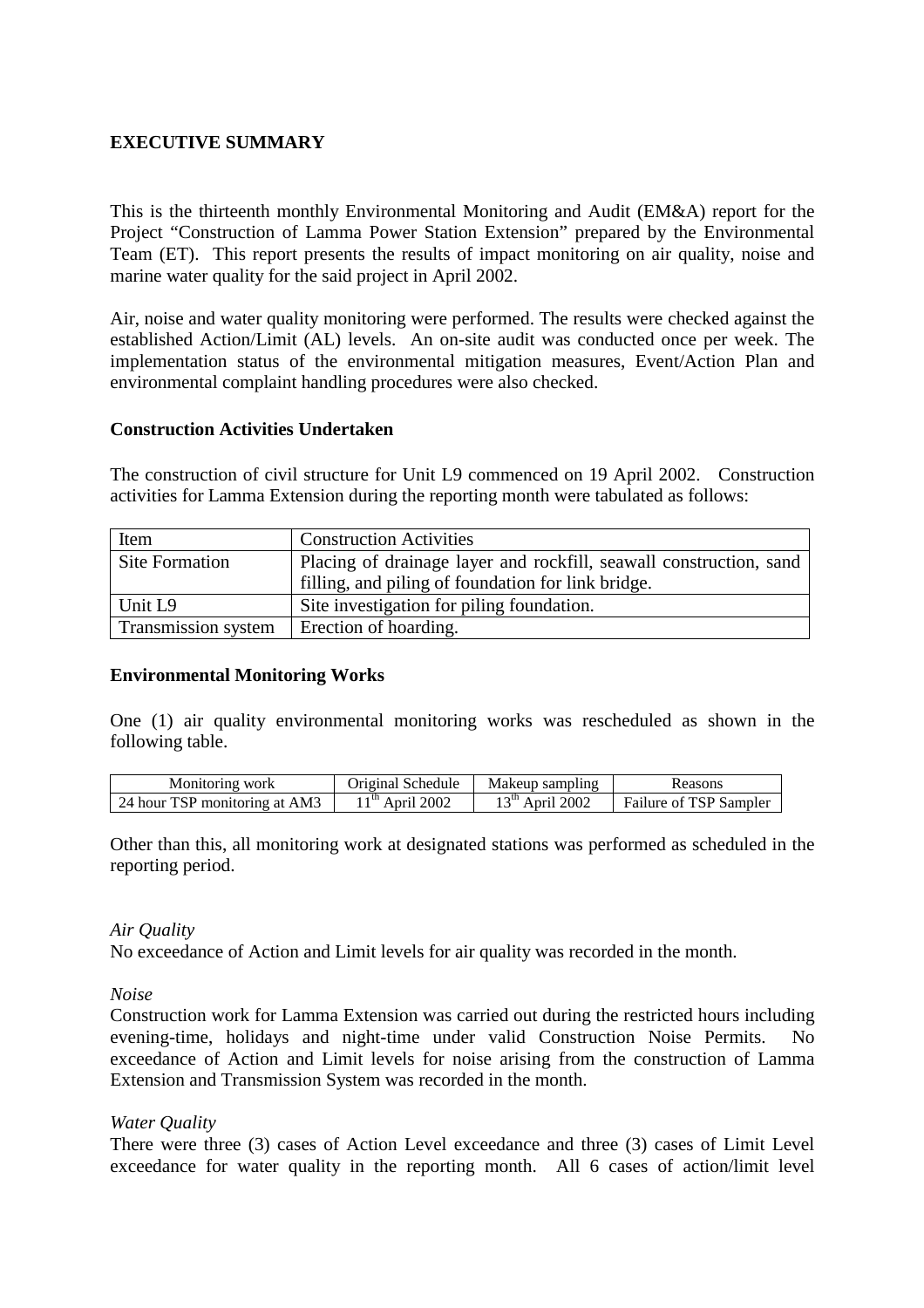exceedance were contributed by Turbidity and SS. For these exceedances, comprehensive investigations have been carried out. It was found that no noticeable sediment plume migration from the direction of the site to the sampling location was observed. Hence, the exceedances were considered not related to site activities and have been explained to the satisfaction of EPD. No further action was required.

### **Site Environmental Audit**

Site audits were carried out on a weekly basis to monitor environmental issues on the construction site. The site conditions were generally satisfactory. All required mitigation measures were implemented.

| <b>Description</b>                  | Permit No.    | <b>Valid Period</b> |                | <b>Issued To</b> | Date of         |
|-------------------------------------|---------------|---------------------|----------------|------------------|-----------------|
|                                     |               | From                | T <sub>0</sub> |                  | <b>Issuance</b> |
| Varied Environmental<br>Permit      | EP-071/2000/B | 13/07/01            |                | <b>HEC</b>       | 13/07/01        |
| <b>Construction Noise</b><br>Permit | GW-UW0076-02  | 17/04/02            | 09/09/02       | Contractor       | 17/04/02        |
| <b>Construction Noise</b><br>Permit | GW-UW0522-01  | 16/01/02            | 11/07/02       | Contractor       | superseded      |
| <b>Construction Noise</b><br>Permit | GW-UW0036-02  | 06/03/02            | 31/08/02       | Contractor       | 06/03/02        |
| Dumping Permit                      | EP/MD/02-073  | 07/10/01            | 06/04/02       | Contractor       | 05/10/01        |

#### **Environmental Licensing and Permitting**

### **Implementation Status of Environmental Mitigation Measures**

Environmental mitigation measures for the construction activities as recommended in the EM&A manual were implemented in the reporting month.

### **Environmental Complaints**

No complaint against the construction activities was received in the reporting month.

#### **Future Key Issues**

The future key issues to be considered in the coming month are as follows:

#### Site Formation

- to continue monitoring the noise level during construction and to ensure compliance with the CNP's already obtained:
- to continue the preventive measures for noise exceedance and keep monitoring/ reviewing the performance;
- to keep reviewing the monitoring results in order to take corresponding action to ensure the sea water quality;
- to provide routine inspection and necessary maintenance for the silt curtain;

#### Transmission System

- to ensure that all excavated materials and debris are covered by debris shelter or sprayed with water;
- to continue monitoring the noise level during construction;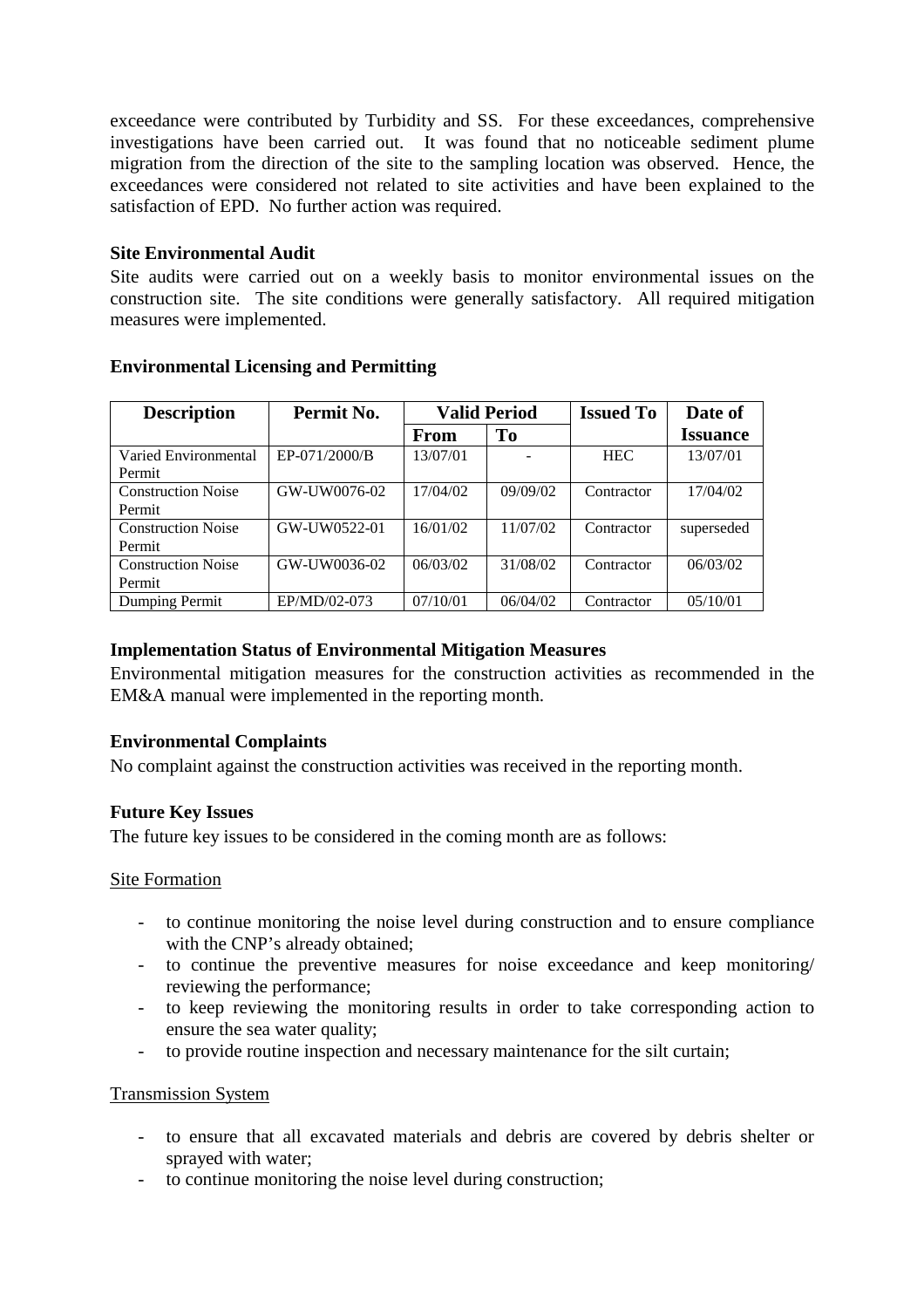- to continue the preventive measures for noise exceedance and keep monitoring/ reviewing the performance;
- to erect hoarding along the boundary of construction sites before the commencement of civil work;
- to closely monitor the construction activities in order to avoid disturbance to the rare plants;
- to provide temporary fire fighting equipment for prevention of fire within the work sites;

#### Unit L9 Piling Foundation

- to continue monitoring the noise level during construction and to ensure compliance with the CNPs already obtained;
- to continue the preventive measures for noise exceedance and keep monitoring/ reviewing the performance;
- to spray water on the ground and road surface to prevent dust emission;
- to continue monitoring and reviewing the emission of smoke from construction machines.

### **Concluding Remarks**

The environmental performance of the project was generally satisfactory.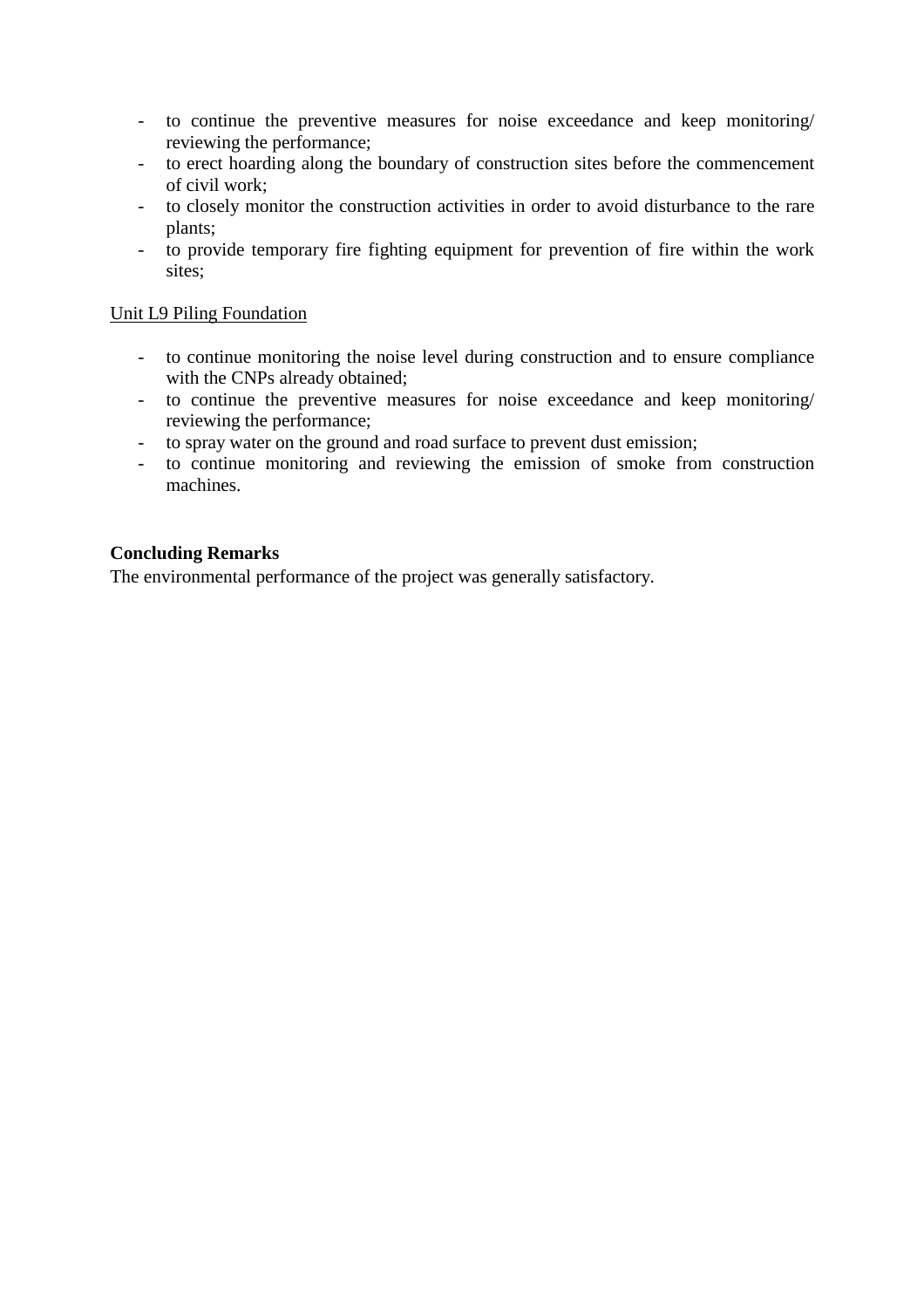# **1. INTRODUCTION**

# **1.1 Background**

The Environmental Team (hereinafter called the "ET") was formed within the Hongkong Electric Co. Ltd (HEC) to undertake Environmental Monitoring and Audit for "Construction of Lamma Power Station Extension" (hereinafter called the "Project"). Under the requirements of Section 6 of Environmental Permit EP-071/2000/B, an EM&A programme for impact environmental monitoring set out in the EM&A Manual (Construction Phase) is required to be implemented. In accordance with the EM&A Manual, environmental monitoring of air quality, noise and water quality and regular environmental audits are required for the Project.

The Project involves the construction of a gas-fired power station employing combined cycled gas turbine technology, forming an extension to the existing Lamma Power Station. The key elements of the Project including the construction activities associated with the transmission system and submarine gas pipeline are outlined as follows.

- dredging and reclamation to form approximately 22 hectares of usable area;
- construction of six 300MW class gas-fired combined cycle units;
- construction of a gas receiving station;
- construction of a new transmission system linking the Lamma Extension to load centres on Hong Kong Island;
- laying of a gas pipeline for the supply of natural gas to the new power station

This report summarizes the environmental monitoring and audit work for the Project for the month of April 2002.

# **1.2 Project Organisation**

An Environmental Management Committee (EMC) has been set up in HEC to oversee the Project. The management structure includes the following:

- Environmental Protection Department (The Authority);
- Environmental Manager (The Chairman of the Environmental Management Committee);
- Engineer:
- Independent Environmental Checker (IEC);
- Environmental Team (ET);
- Contractor.

The project organisation chart for the construction EM&A programme is shown in Appendix A.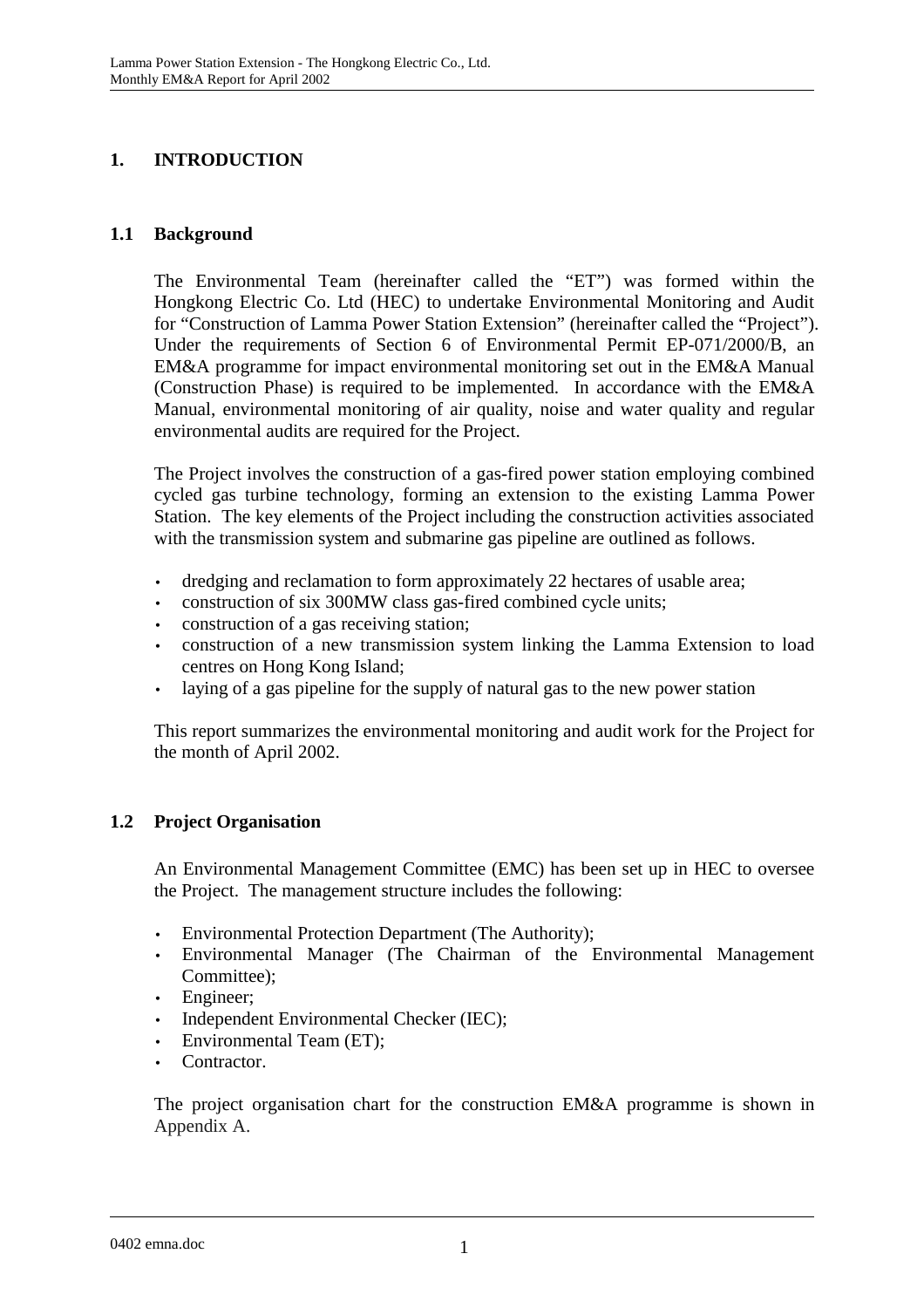# **1.3 Construction Works undertaken during the Reporting Month**

The construction of civil structure for Unit L9 commenced on 19 April 2002. Construction activities undertaken during the reporting month for site formation were placing of drainage layer & rock fill, construction of seawall, sand filling, piling foundation for link bridge. Construction activities for Unit L9 and its associated Transmission system were site investigation of piling foundation and erection of hoarding respectively. Layout plans for site formation and transmission system are shown in Figure 1.1 and Figure 1.2 respectively.

The main construction activities carried out during the reporting month and the corresponding environmental mitigation measures are summarized in Table 1.1. The implementation of major mitigation measures in the month is provided in Appendix J.

| Table 1.1 Construction Activities and Their Corresponding Environmental Mitigation<br>Measures |  |  |
|------------------------------------------------------------------------------------------------|--|--|
|                                                                                                |  |  |

**Item Construction Environmental Mitigation Measures** 

|                       | <b>Activities</b>                                                                           |                                                                                                                                                                                                                                                                                                                                                                                                                                                                                                     |
|-----------------------|---------------------------------------------------------------------------------------------|-----------------------------------------------------------------------------------------------------------------------------------------------------------------------------------------------------------------------------------------------------------------------------------------------------------------------------------------------------------------------------------------------------------------------------------------------------------------------------------------------------|
| <b>Site Formation</b> |                                                                                             |                                                                                                                                                                                                                                                                                                                                                                                                                                                                                                     |
| 1                     | Placing of<br>Drainage Layer<br>and Rockfill,<br>Seawall<br>Construction $&$<br>Sandfilling | <b>Water Quality</b><br>Silt curtain installed on the eastern, southern and<br>northwestern sides of the site.<br><b>Noise</b><br>General noise mitigation measures employed at all<br>work sites throughout the construction phase.<br><b>Waste Management</b><br>Waste Management Plan submitted and implemented.<br><b>Marine Ecology</b><br>All construction related vessels approached the site<br>from the designated route/channel to avoid possible<br>disturbance to the finless porpoise. |
| $\overline{2}$        | Piling<br>Foundation for<br>Link Bridge                                                     | <b>Noise</b><br>General noise mitigation measures implemented and<br>silenced type equipment deployed.<br>Air<br>Dust suppression measures implemented.                                                                                                                                                                                                                                                                                                                                             |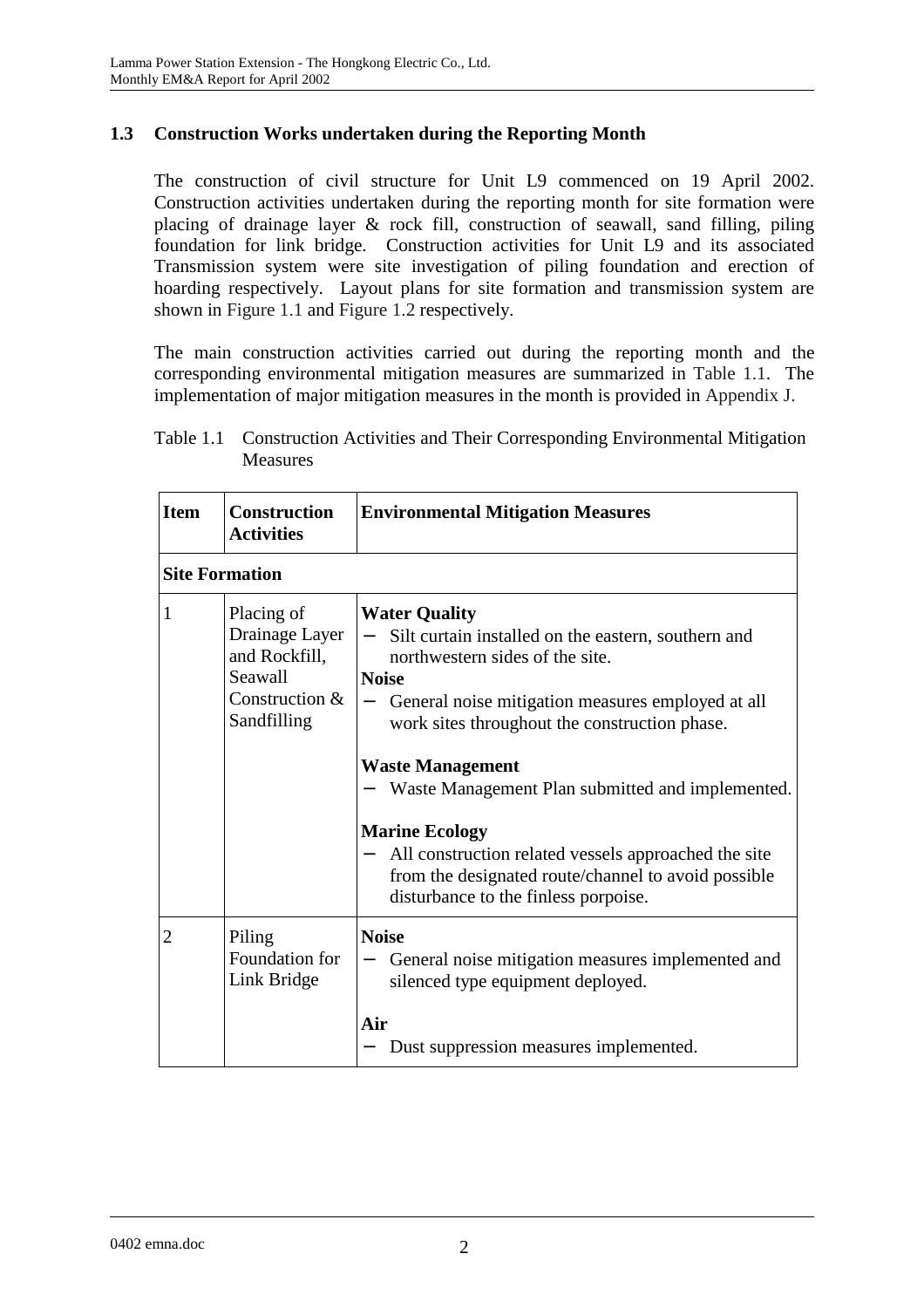|   | <b>Construction of Transmission System</b>               |                                                                                                                                                                                                                                                                                                                    |  |  |
|---|----------------------------------------------------------|--------------------------------------------------------------------------------------------------------------------------------------------------------------------------------------------------------------------------------------------------------------------------------------------------------------------|--|--|
| 3 | Erection of<br>Hoarding                                  | Air<br>Debris & excavated materials covered by debris<br>shelter.                                                                                                                                                                                                                                                  |  |  |
|   |                                                          | <b>Noise</b><br>General noise mitigation measures employed at all<br>work sites throughout the construction phase.                                                                                                                                                                                                 |  |  |
|   |                                                          | <b>Terrestrial Ecology</b><br>Special care and close monitoring to avoid<br>disturbances to the rare plant species.<br>Temporary fire fighting equipments provided within<br>the work area during construction.                                                                                                    |  |  |
|   |                                                          | <b>Construction of Unit L9 Piling Foundation</b>                                                                                                                                                                                                                                                                   |  |  |
| 4 | <b>Site</b><br>Investigation<br>for Piling<br>Foundation | <b>Water Quality</b><br>Wastewater is recycled to use during in drilling<br><b>Noise</b><br>General noise mitigation measures implemented and<br>silenced type equipment deployed.<br><b>Waste Management</b><br>Waste Management Plan submitted and implemented.<br>Air<br>Dust suppression measures implemented. |  |  |

### **1.4 Summary of EM&A Requirements**

The EM&A program requires environmental monitoring for air, noise and water quality. Regular environmental site audits for air quality, noise, water quality and waste management were carried out. The detailed EM&A monitoring work for air quality, noise and water quality are described in Sections 2, 3 and 4 respectively.

The following environmental audits are summarized in Section 5 of this report:

- Environmental monitoring results;
- Waste Management Records;
- Weekly site audit results;
- The status of environmental licensing and permits for the Project;
- The implementation status of environmental protection and pollution control/ mitigation measures.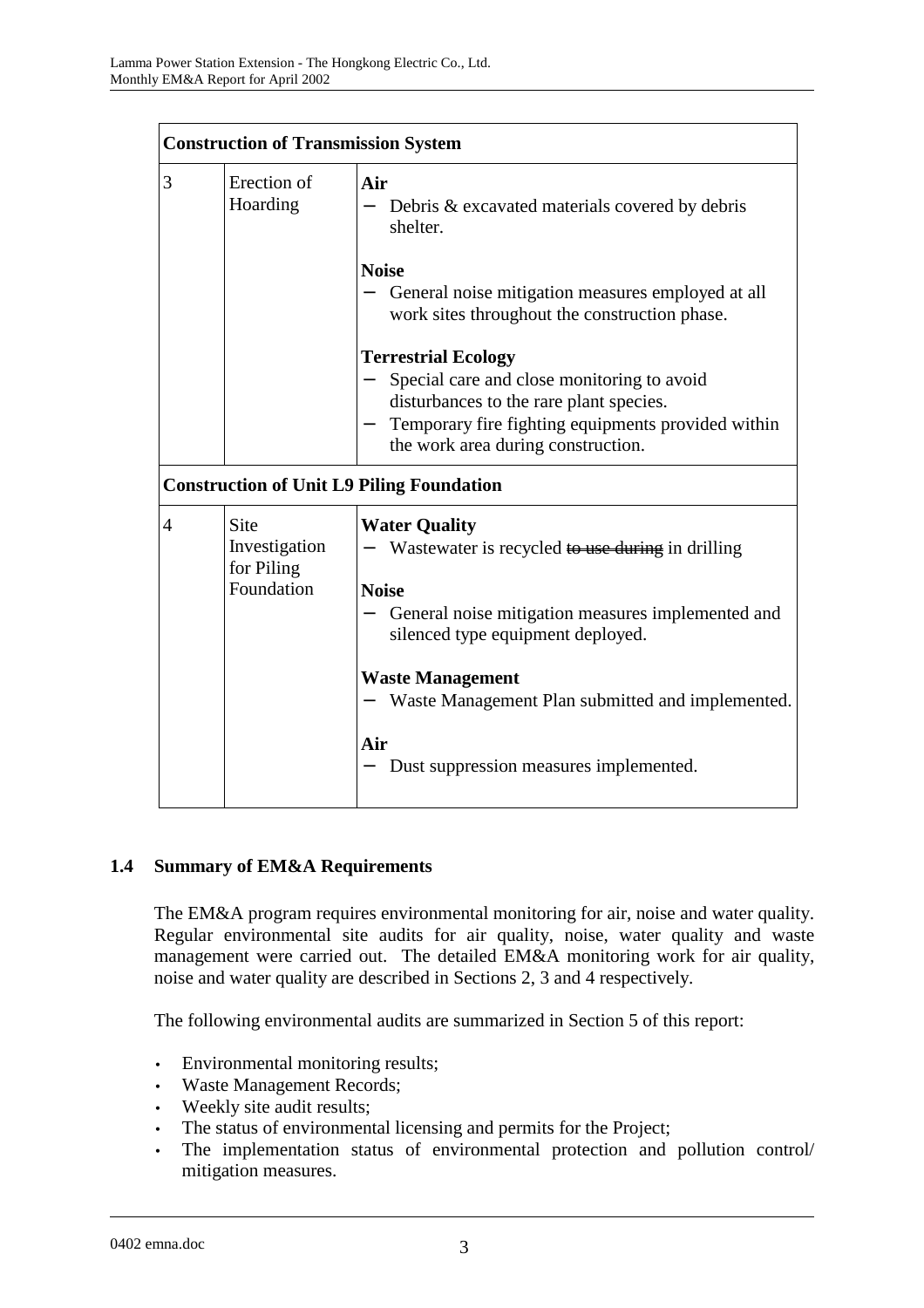Future key issues will be reported in Section 6 of this report.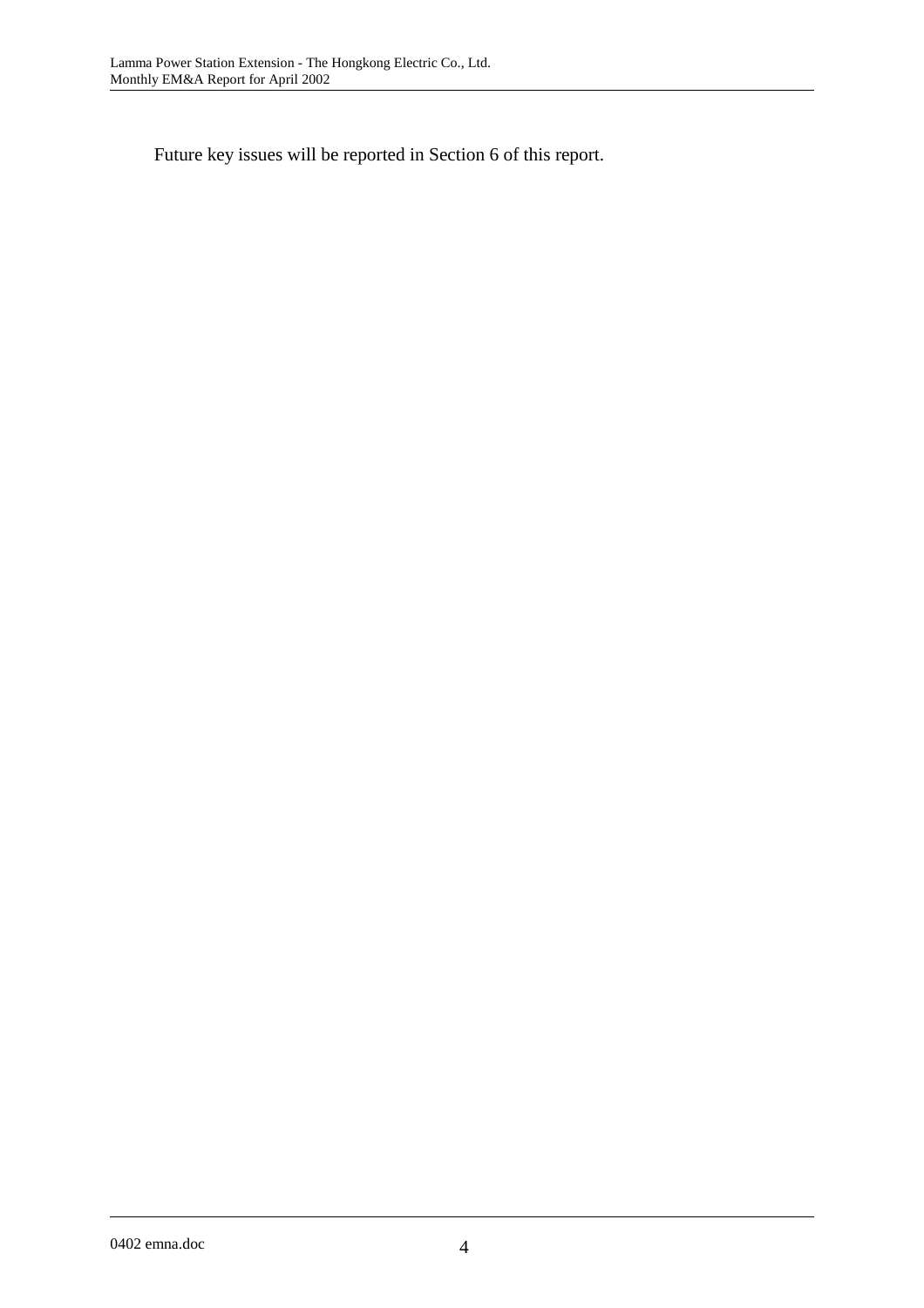

Figure 1.1 Layout of Work Site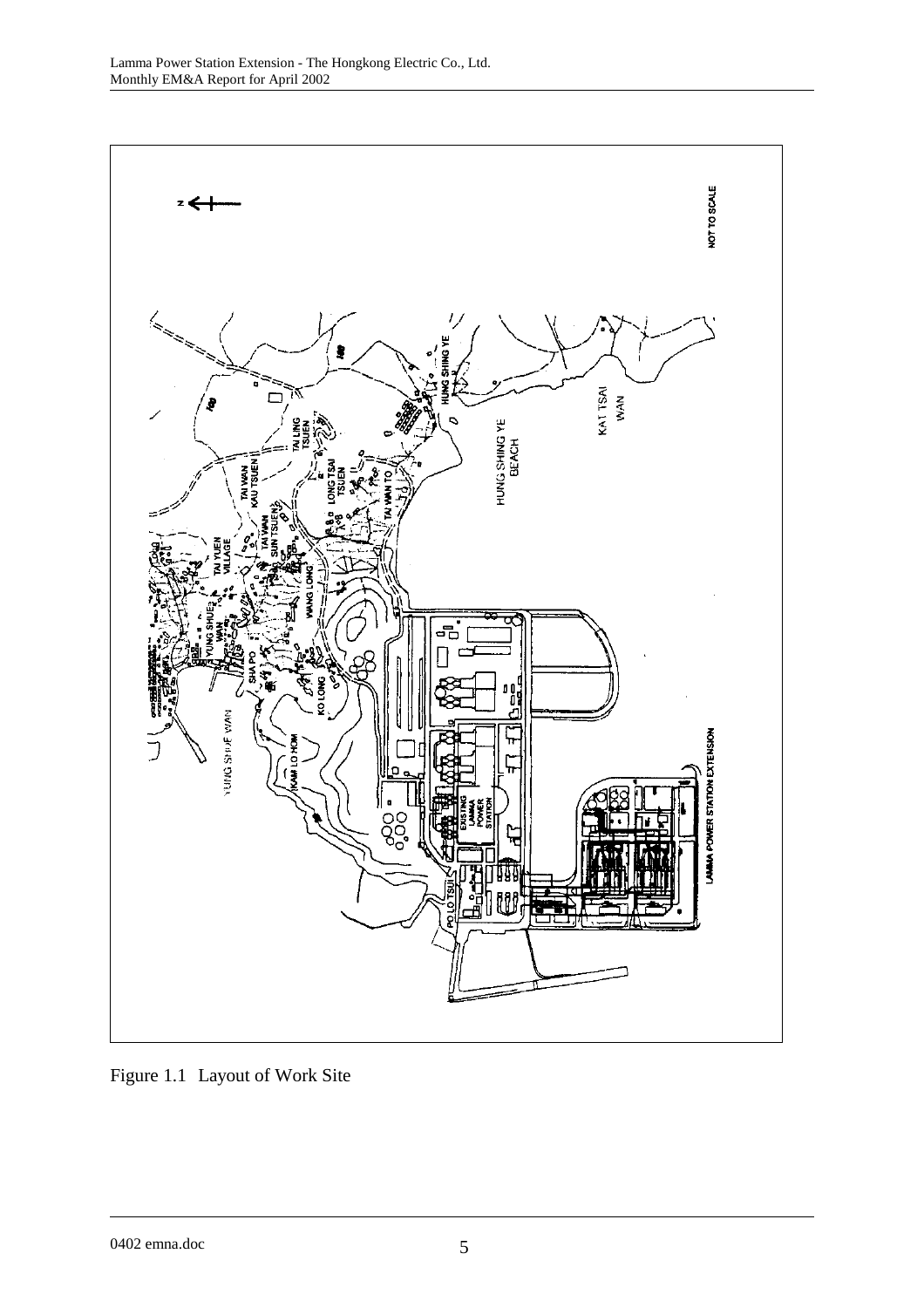

Figure 1.2 Cable Route of Transmission System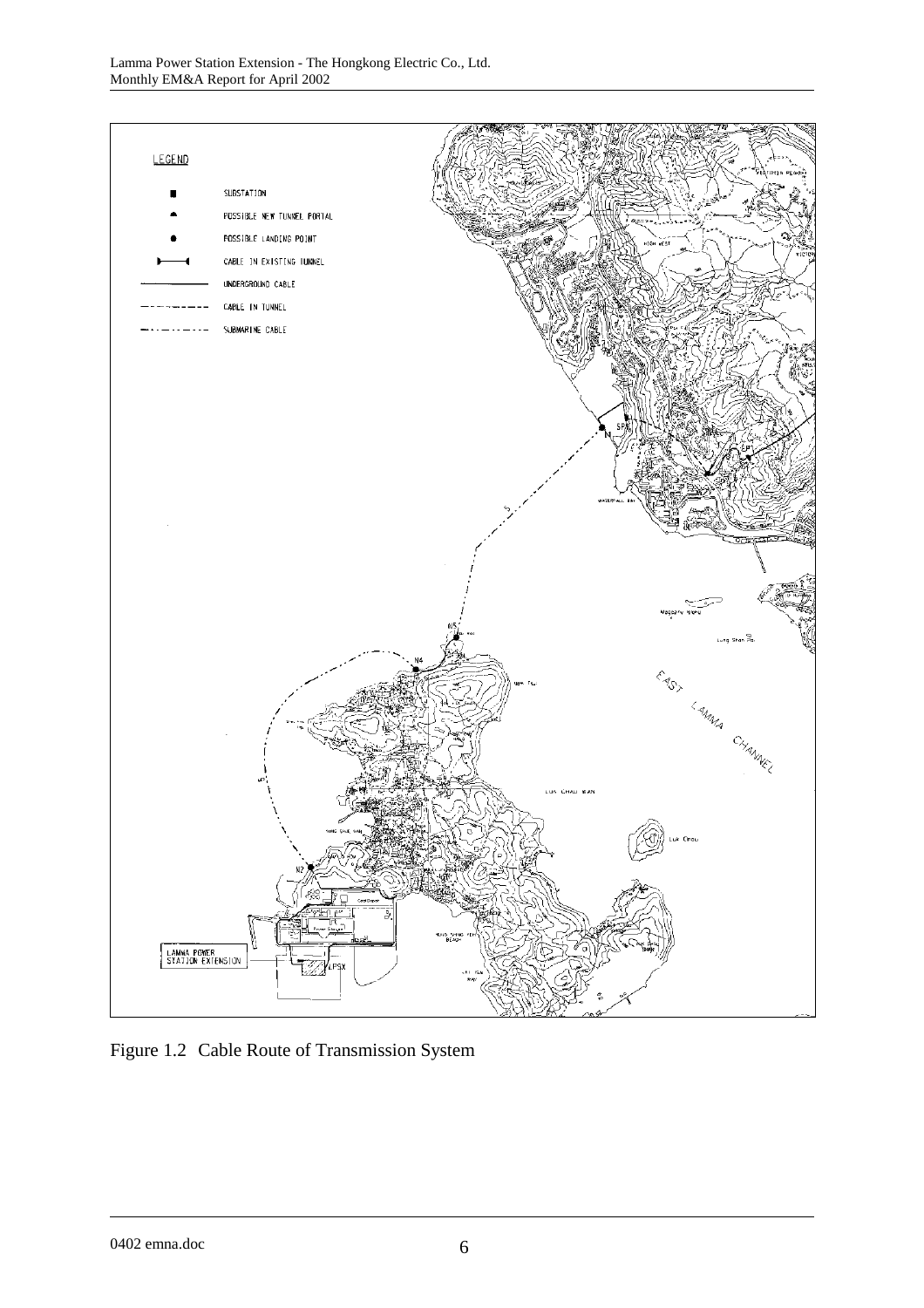# **2. AIR QUALITY**

# **2.1 Monitoring Requirements**

1-hour and 24-hour TSP monitoring at agreed frequencies were conducted to monitor air quality. The impact monitoring data were checked against the Action/Limit Levels as determined in the Baseline Monitoring Report (Construction Phase). Appendix B shows the established Action/Limit Levels for Air Quality.

# **2.2 Monitoring Locations**

Three dust monitoring locations were selected for 1-hour TSP sampling (AM1, AM2 & AM3) while four monitoring locations were selected for 24-hour TSP sampling (AM1, AM2, AM3 and AM4). Table 2.1 tabulates the monitoring stations. The locations of the monitoring stations are shown in Figure 2.1.

| <b>Location I.D.</b> | <b>Description</b> |
|----------------------|--------------------|
| AM1                  | Reservoir          |
| AM2                  | <b>East Gate</b>   |
| AM3                  | Ash Lagoon         |
| AM4                  | Tai Yuen Village   |

Table 2.1 Air Quality Monitoring Locations

# **2.3 Monitoring Equipment**

Continuous 24-hour TSP air quality monitoring was performed using the GS2310 High Volume Air Samplers (HVAS), Partisol Model 2000 Sampler and the MINIVOL Portable Sampler at AM1&2, AM3 and AM4 respectively. TEOM Model 1400a continuous dust monitors were used to carry out 1-hour TSP monitoring at AM1, AM2 and AM3. Table 2.2 summarises the equipment used in dust monitoring.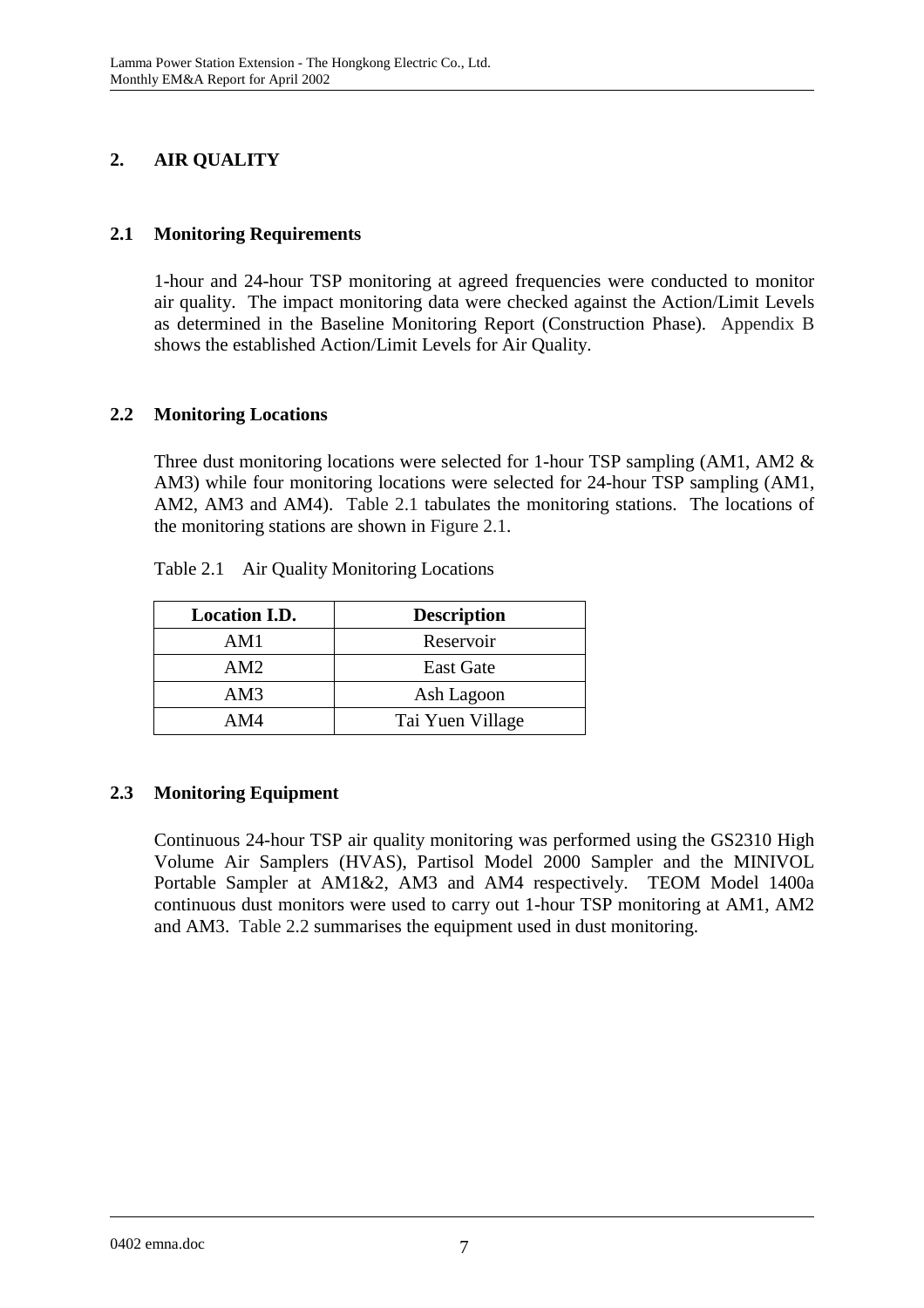| Equipment                        | <b>Model and Make</b>     |
|----------------------------------|---------------------------|
| 24-hour sampling:                |                           |
| <b>HVAS</b> Sampler              | Model GS2310              |
|                                  | Anderson Instruments Inc. |
| Partisol Air Sampler             | Partisol Model 2000       |
|                                  | Rupprecht & Patashnick    |
| <b>MINIVOL Portable Sampler</b>  | <b>AIRMETRICS</b>         |
| <i>l</i> -hour sampling:         |                           |
| <b>Continuous TSP Dust Meter</b> | TEOM Model 1400a          |
|                                  | Rupprecht & Patashnick    |

Table 2.2 Air Quality Monitoring Equipment

# **2.4 Monitoring Parameters, Frequency and Duration**

Table 2.3 summarises the monitoring parameters, duration and frequency of air quality monitoring. The monitoring schedule for the reporting month is shown in Appendix C.

| <b>Monitoring</b><br><b>Stations</b> | <b>Parameter</b> | <b>Duration</b> | <b>Frequency</b>              |
|--------------------------------------|------------------|-----------------|-------------------------------|
| AM1                                  | 1-hour TSP       |                 | 3 hourly samples every 6 days |
|                                      | 24-hour TSP      | 24              | Once every 6 days             |
| AM2                                  | 1-hour TSP       |                 | 3 hourly samples every 6 days |
|                                      | 24-hour TSP      | 24              | Once every 6 days             |
| AM3                                  | 1-hour TSP       |                 | 3 hourly samples every 6 days |
|                                      | 24-hour TSP      | 24              | Once every 6 days             |
| AM4                                  | 24-hour TSP      | 24              | Once every 6 days             |

Table 2.3 Air Quality Monitoring Parameter, Duration and Frequency

### **2.5 Monitoring Procedures and Calibration Details**

24- hour TSP Monitor:

### *Preparation of Filter Papers*

- Visual inspection of filter papers was carried out to ensure that there were no pinholes, tears and creases;
- The filter papers were then labelled before sampling.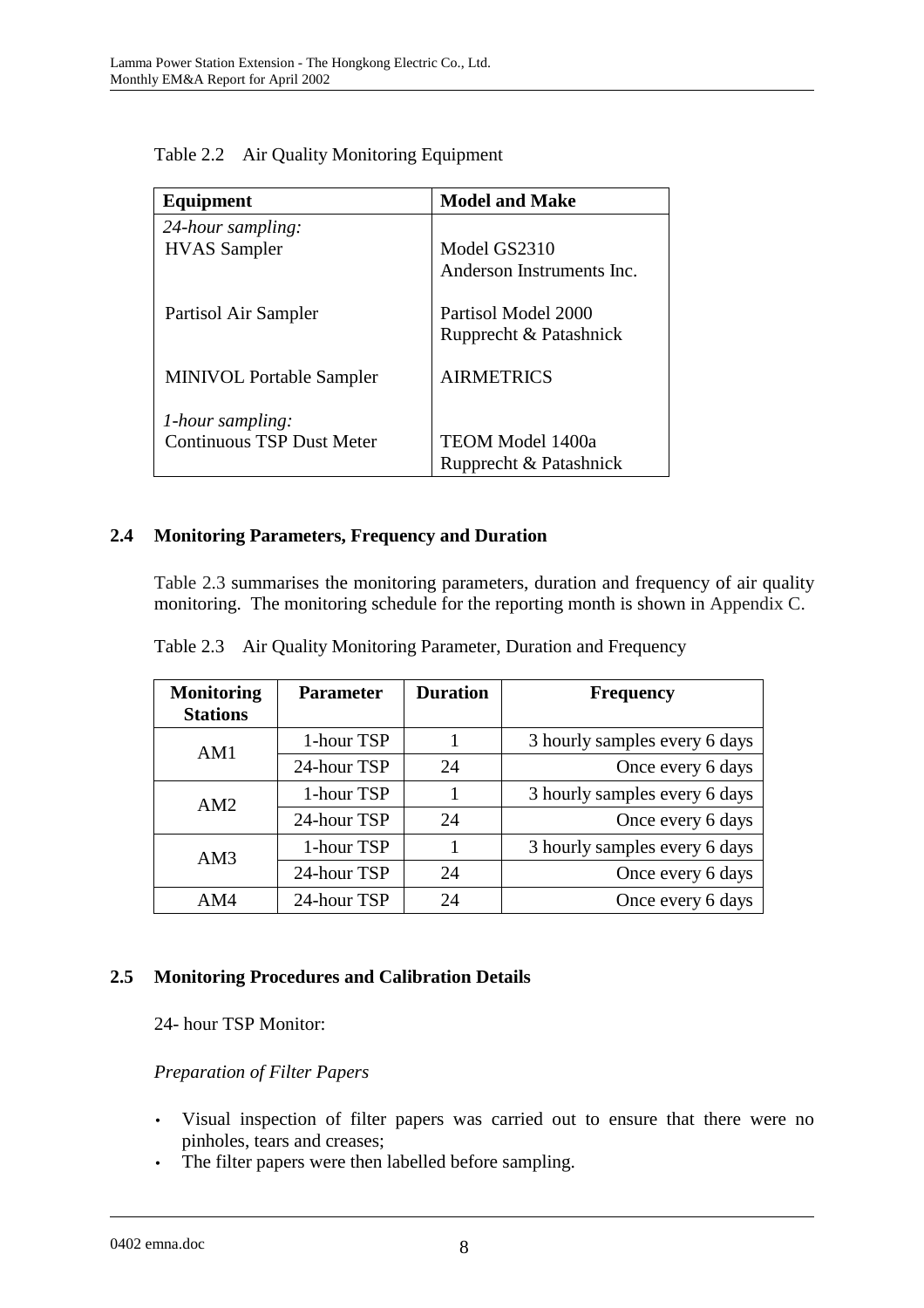• The filter papers were equilibrated at room temperature and relative humidity  $<$  50% for at least 24 hours before weighing.

# *Field Monitoring*

- During collection of the sampled filter paper, the information on the elapse timer was logged. Site observations around the monitoring stations, which might have affected the monitoring results, were also recorded. Major pollution sources, if any, would be identified and reported. The flow record chart for the previous sampling was checked to see if there was any abnormality.
- The post-sampling filter papers were removed carefully from the filter holder and folded to avoid loss of fibres or dust particles from the filter papers;
- The filter holder and its surrounding were cleaned;
- A pre-weighed blank filter paper for the next sampling was put in place and aligned carefully. The filter holder was then tightened firmly to avoid leakage;
- A new flow record chart was loaded into the flow recorder;
- The programmable timer was set for the next 24 hrs sampling period,  $\pm 1/2$  hr;
- The post-sampling filter papers were equilibrated at room temperature and relative humidity < 50% for at least 24 hours before weighing.

#### 1- hour TSP Monitor:

- The following parameters of the TEOM model dust meters are regularly checked to ensure proper functionality:
	- o Mass concentration;
	- o Total mass;
	- o Frequency of the tapered element;
	- o Electrical noise;
	- o Main flow;
	- o Auxiliary flow.

#### *Maintenance & Calibration*

- The monitoring equipment and their accessories are maintained in good working conditions.
- Monitoring equipment is calibrated at monthly intervals. Calibration details are shown in Appendix G.

### **2.6 Results and Observations**

24 hour TSP sampling at AM3 (Ash Lagoon) on  $11<sup>th</sup>$  April 2002 was void as the Partisol TSP sampler was found defective during the collection of filter paper on  $12<sup>th</sup>$ April 2002. The defect was immediately rectified on the same day. A make-up TSP sampling was conducted on  $13<sup>th</sup>$  April 2002. Other than this incident, dust monitoring was conducted as scheduled in the reporting month. All monitoring data and graphical presentation of the monitoring results are provided in Appendix D. Key findings and observations are provided below: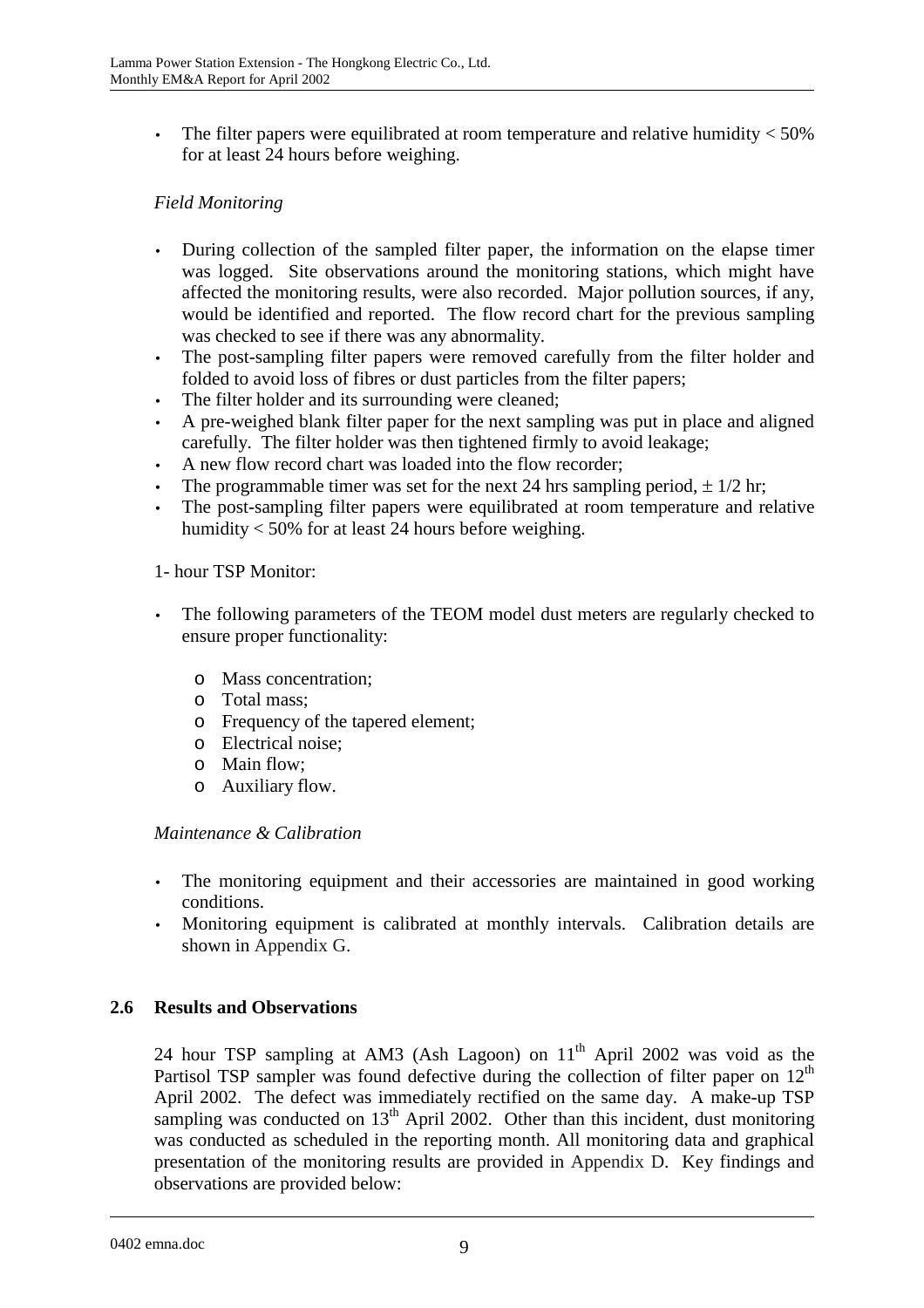## *1-hour TSP*

No exceedance of 1-hour TSP Action/Limit Level was recorded in the month.

*24-hour TSP* 

No exceedance of 24-hour TSP Action/Limit Level was recorded in the month.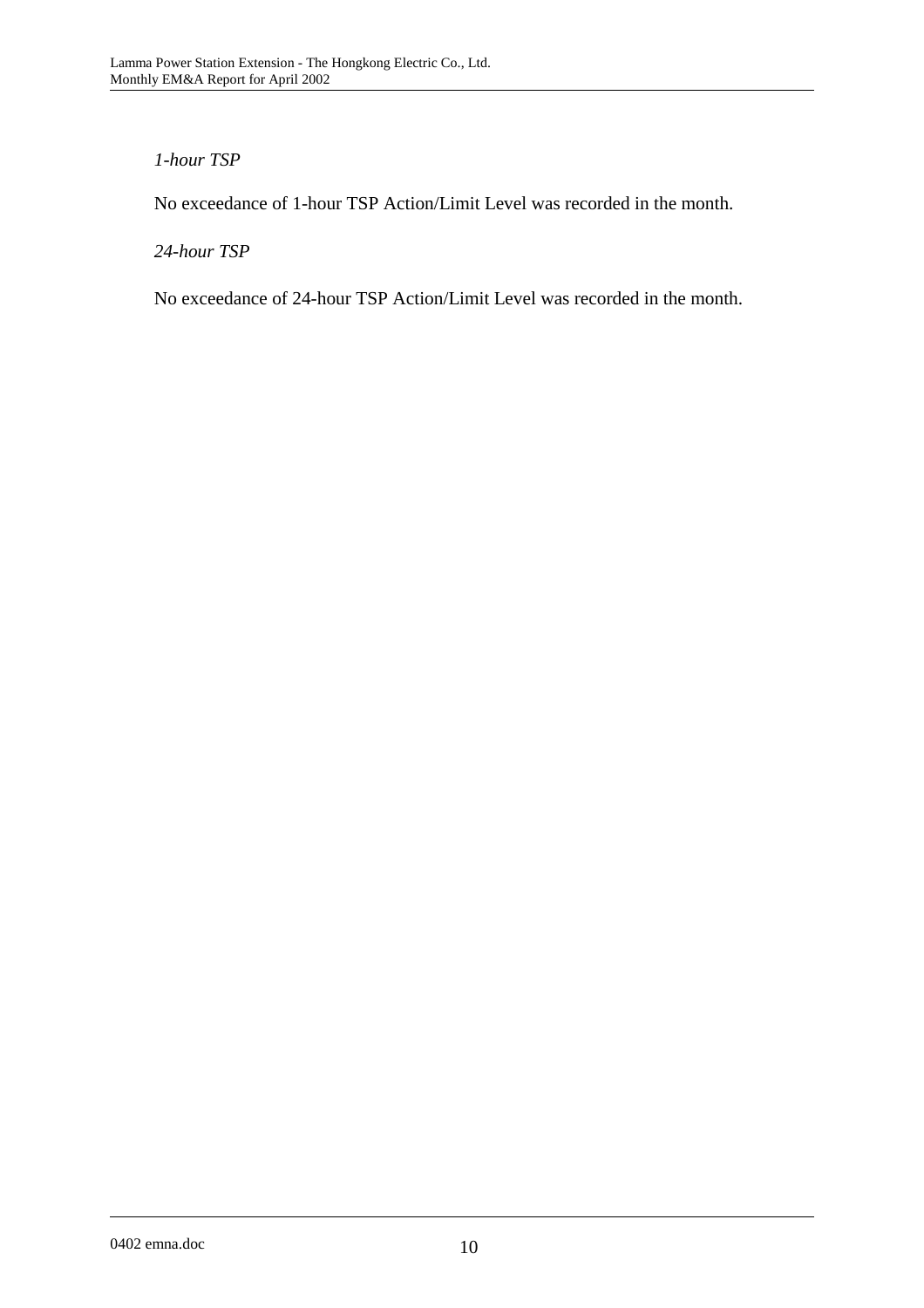

Figure 2.1 Location of Air Quality Monitoring Stations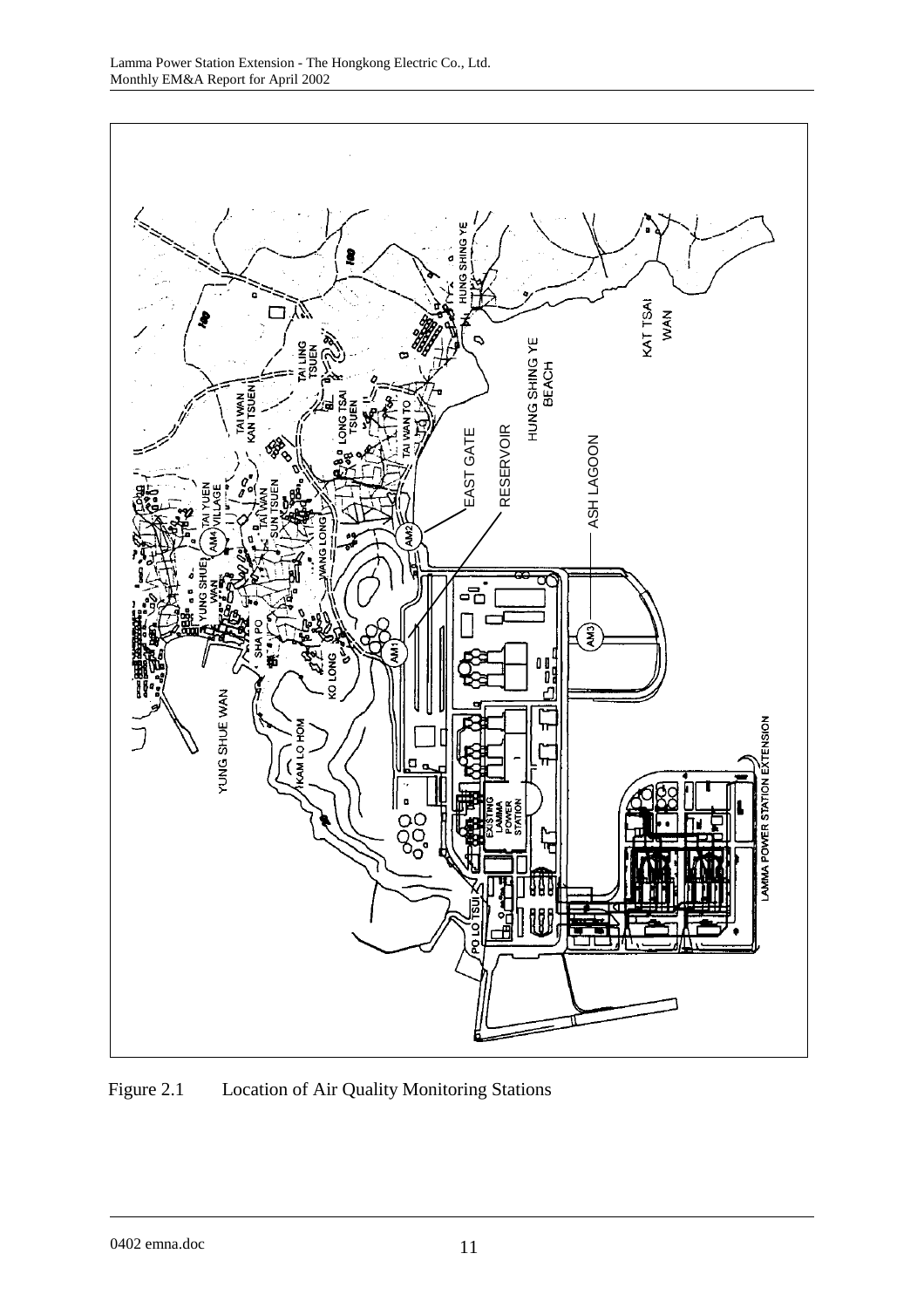# **3. NOISE**

# **3.1 Monitoring Requirements**

Continuous noise alarm monitoring at Ash Lagoon/Ching Lam were carried out to calculate the noise contributed by the construction activities at the two critical NSR's, viz. Long Tsai Tsuen/Hung Shing Ye and the school within the village of Tai Wan San Tsuen. The impact monitoring data for construction noise other than percussive piling were checked against the limit levels specified in the EM&A Manual. With the availability of the construction noise permits, impact monitoring for the construction work during the restricted hours was also carried out. Section 5 presents the details of the construction noise permits.

Manual noise measurement at the Pak Kok Tsui residences was carried out for the construction work of transmission system in the reporting month. The impact noise monitoring data were checked against the limit levels specified in the EM&A Manual. Appendix B shows the established Action/Limit Levels for noise.

# **3.2 Monitoring Locations**

In accordance with the EM&A manual, the identified noise monitoring locations are listed in Table 3.1 and shown in Figure 3.1 and Figure 3.2.

| <b>Purpose of noise monitoring</b>         | <b>Monitoring Location</b>              |
|--------------------------------------------|-----------------------------------------|
| Lamma Extension                            | Ash Lagoon                              |
| Lamma Extension                            | Ching Lam                               |
| <b>Construction of Transmission System</b> | Pak Kok Tsui residences (No.2 and No.8) |

Table 3.1 Noise Monitoring Locations

# **3.3 Monitoring Equipment**

The sound level meters used for noise monitoring complied with International Electrotechnical Commission Publications 651:1979 (Type 1) and 804:1985 (Type 1). The noise monitoring equipment used is shown in Table 3.2.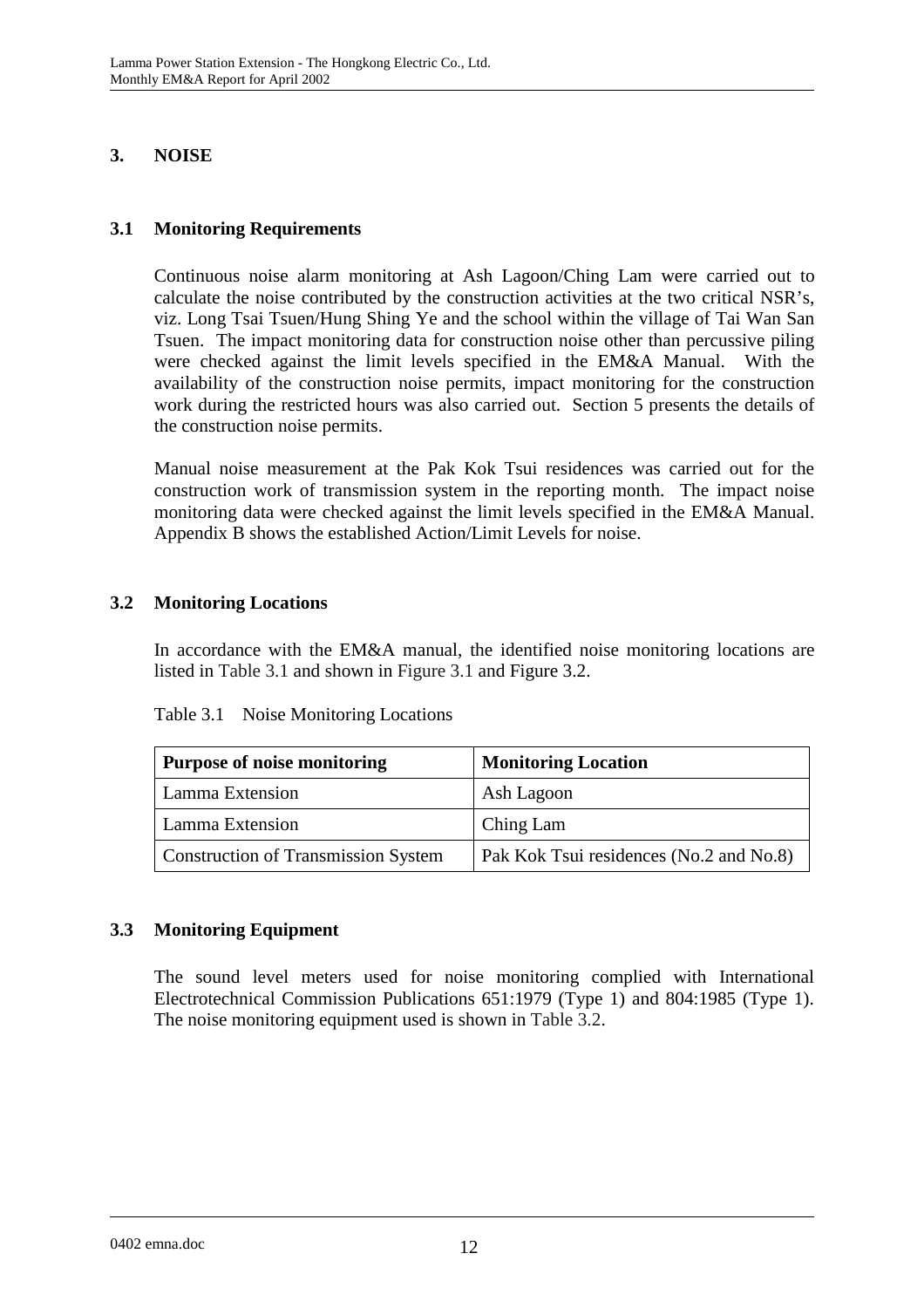|                        | Model                  |                                                      |  |
|------------------------|------------------------|------------------------------------------------------|--|
| Equipment              | <b>Lamma Extension</b> | <b>Construction of</b><br><b>Transmission System</b> |  |
| Sound level meter      | Rion NA-27             | Rion NL-14                                           |  |
| Sound level calibrator | Rion NC-74             | B&K 4231                                             |  |

## Table 3.2 Noise Monitoring Equipment

# **3.4 Monitoring Parameters, Frequency and Duration**

Continuous alarm monitoring of A-weighted Leq levels was carried out at Ash Lagoon and Ching Lam while manual noise monitoring was conducted at Pak Kok Tsui residences. The manual noise monitoring schedule for the reporting month is shown in Appendix C. The measurement duration and parameter of noise monitoring were presented in Table 3.3 as follows:

| Table 3.3 Noise Monitoring Duration and Parameter |  |
|---------------------------------------------------|--|
|---------------------------------------------------|--|

| <b>Location</b>            | <b>Time Period</b>                                                                                 | <b>Frequency</b>                         | <b>Parameter</b>   |
|----------------------------|----------------------------------------------------------------------------------------------------|------------------------------------------|--------------------|
|                            | Daytime:<br>0700-1900 hrs on normal<br>weekdays                                                    | Daytime:<br>30 minutes                   | 30-min $L_{Aea}$   |
| Ash Lagoon<br>Ching Lam    | Evening-time $&$ holidays:<br>0700-2300 hrs on holidays;<br>and 1900-2300 hrs on all<br>other days | Evening-time<br>& holidays:<br>5 minutes | 5-min $L_{Aeq}$    |
|                            | Night-time:<br>2300-0700 hrs of next day                                                           | Night-time:<br>5 minutes                 | $5$ -min $L_{Aea}$ |
| Pak Kok Tsui<br>residences | 0700-1900 hrs on normal<br>weekdays                                                                | Twice per<br>week                        | 30-min $L_{Aea}$   |

# **3.5 Monitoring Procedures and Calibration Details**

### *Monitoring Procedures*

### *Continuous Noise Monitoring for Lamma Extension Construction*

The measured noise levels (MNL's) were collected at the noise alarm monitoring stations at Ash Lagoon and Ching Lam. The notional background noise levels (viz. baseline noise data at Ash Lagoon and Ching Lam) were applied to correct the corresponding MNL's in  $30$ -min/5-min L<sub>Aeq</sub>.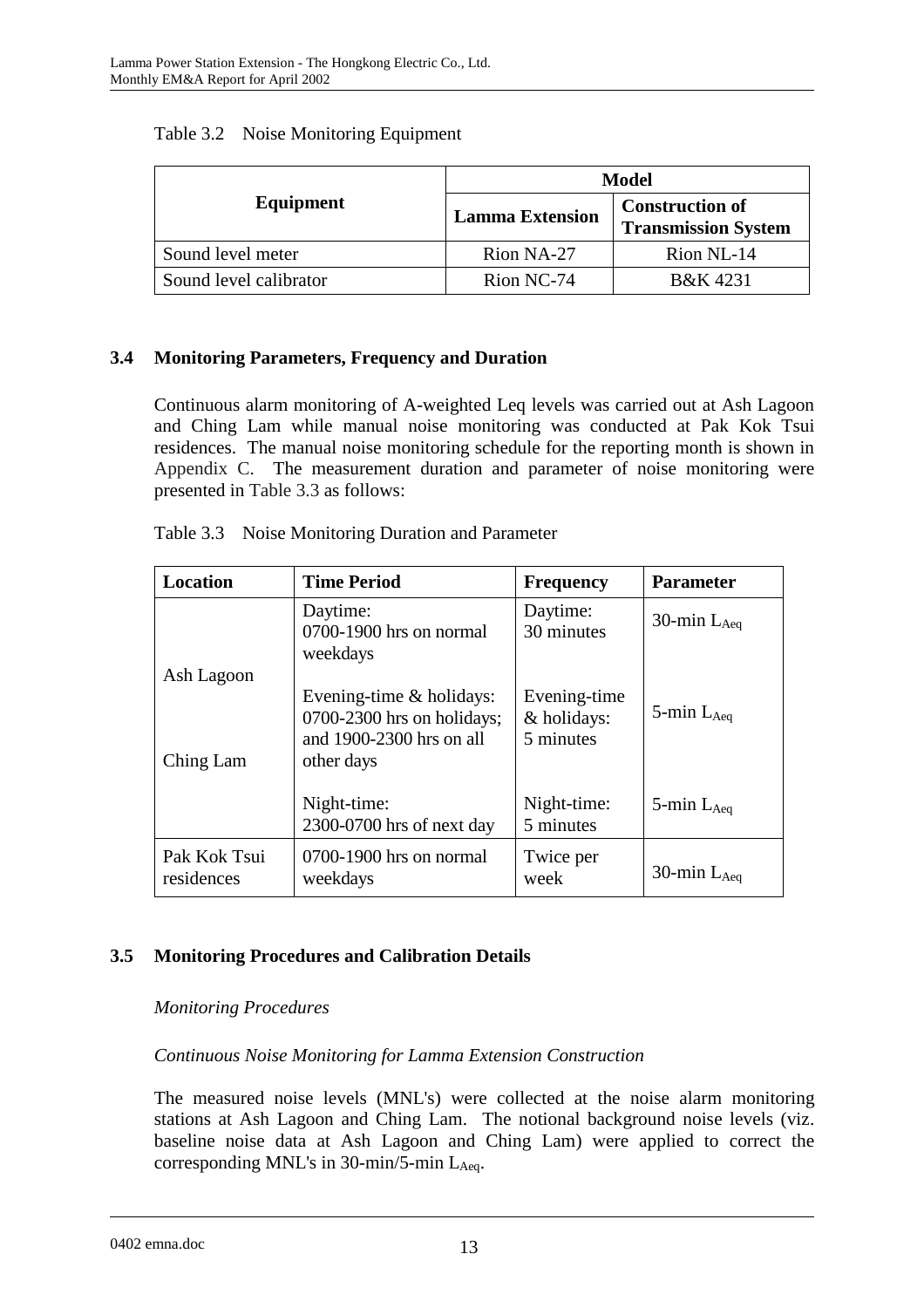A wind speed sensor was installed at Station Building Rooftop. The wind speed signal was used to determine whether the data from Ash Lagoon and Ching Lam noise alarm monitoring stations were affected. The instantaneous data was discarded in case the instantaneous wind speed exceeded 10 m/s. The 30-min/5-min  $L_{A_{eq}}$  was considered valid only if the amount of valid data was equal to or above 70%.

When calibrating the noise measuring equipment, all observations around the monitoring stations, which might have affected the monitoring results, were recorded.

### *Manual Noise Monitoring for Transmission System Construction*

Manual noise monitoring was carried out at the Pak Kok Tsui residences in accordance with standard acoustical principles and practices for checking the impact of noise related to construction of the Transmission System.

Hand-held anemometer was used to measure the wind speed while taking noise measurements. If the wind speed is excessive, noise data will be discarded and remeasured.

#### *Equipment Calibration*

The sound level meters and calibrators have been verified by the manufacturer or accredited laboratory. Equipment for continuous noise monitoring was calibrated at site on a monthly basis.

The sound level meters used for manual noise measurement were calibrated with a sound level calibrator immediately before and after noise measurement in accordance with the relevant Technical Memoranda under the Noise Control Ordinance. Calibration details are shown in Appendix G.

#### **3.6 Results and Observations**

Continuous noise monitoring was conducted at the two monitoring stations at Ash Lagoon and Ching Lam while manual noise monitoring was carried out at the Pak Kok Tsui residences. All monitoring results and their graphical presentations are provided in Appendix E.

No exceedance of noise Action/Limit Level was recorded in the month.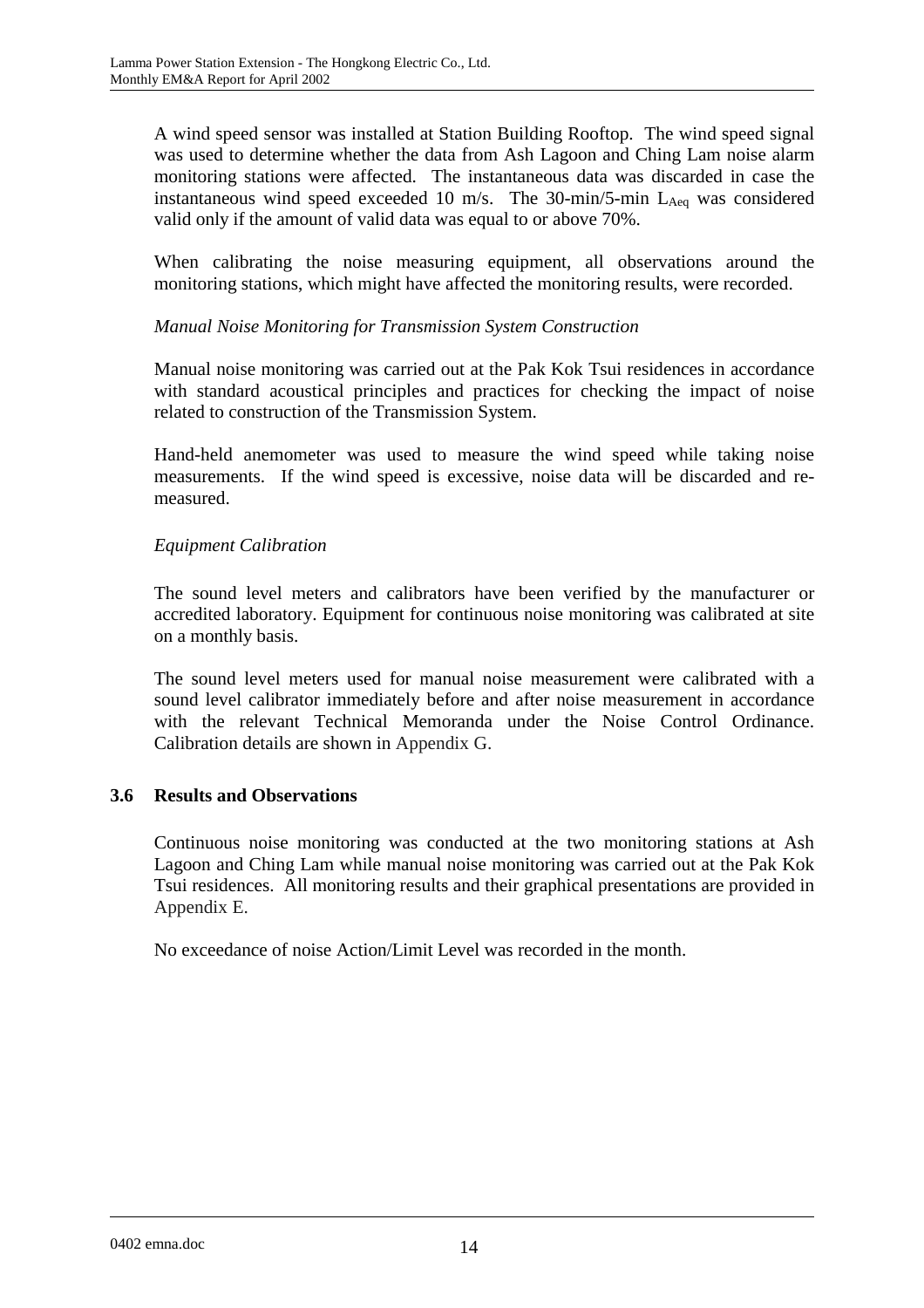

Figure 3.1 Location of Noise Monitoring Stations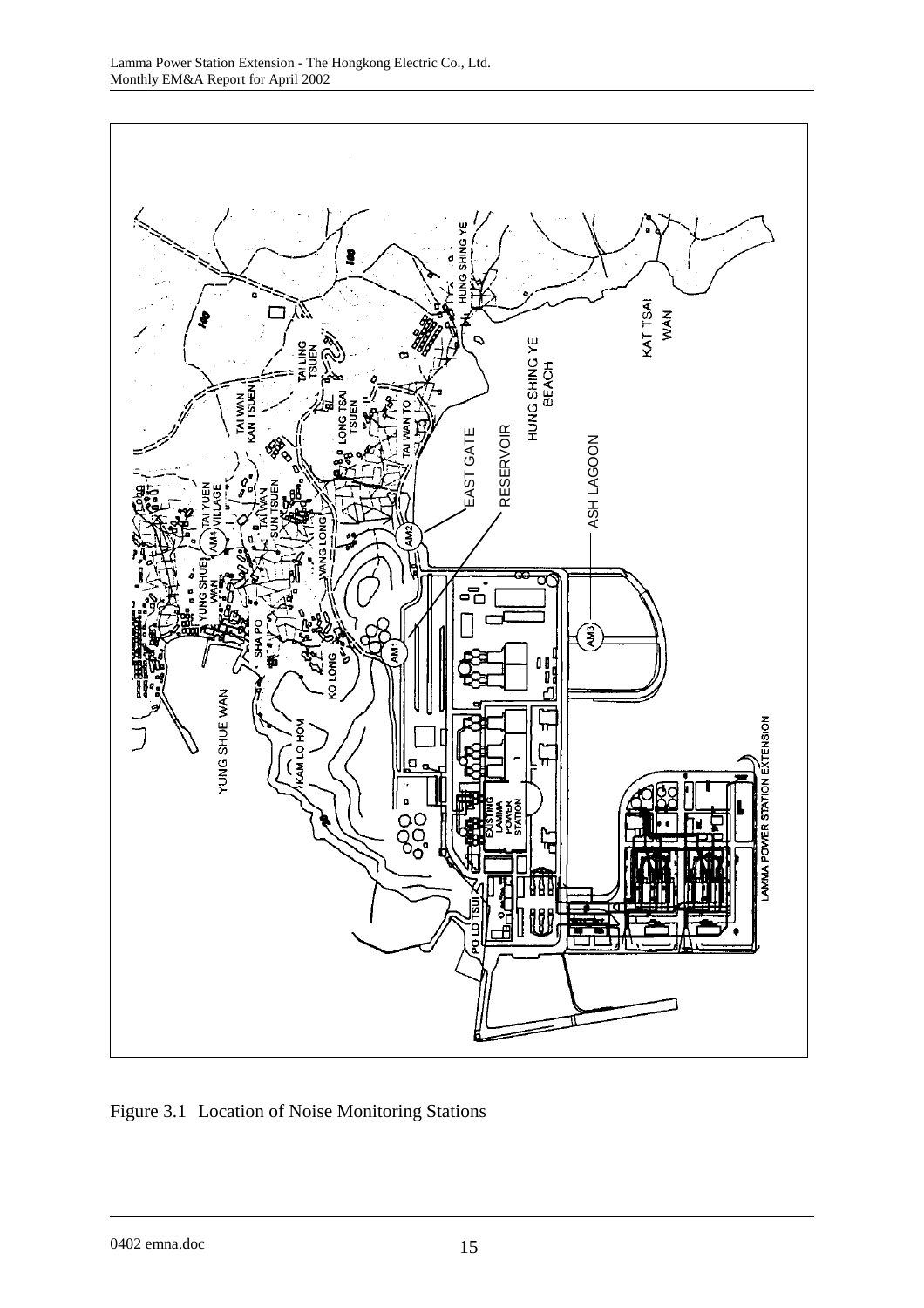

Figure 3.2 Locations of Manual Noise Monitoring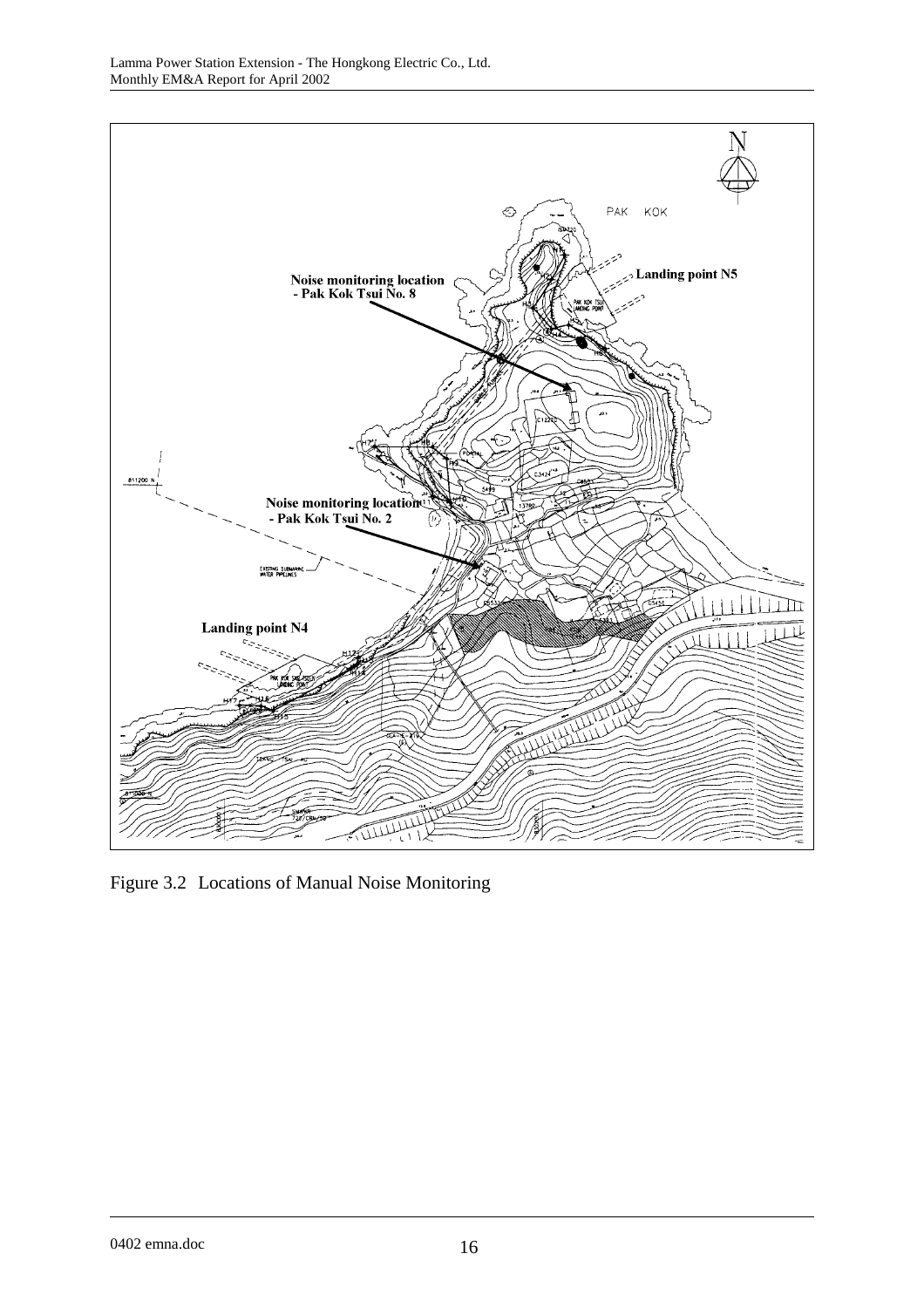# **4. WATER QUALITY MONITORING**

# **4.1 Monitoring Requirements**

Marine water quality monitoring at the monitoring locations adjacent to the construction site was carried out by a monitoring consultant, HKPC. The purpose was to ensure that deterioration of water quality, if any, would be detected and that timely action could be taken to rectify the situation. The impact monitoring data were checked against the AL levels set out in the Baseline Monitoring Report (Construction Phase). As there were no activities for the laying of the gas pipeline in the reporting month, no water quality impact monitoring at the relevant stations was carried out.

### **4.2 Monitoring Locations**

A total of 12 water quality monitoring locations were selected. 7 Sensitive Receiver (SR) stations were chosen on the basis of their proximity to the construction site, 5 Marine Control stations (C) as recommended in the EIA were selected to facilitate comparison of the water quality of the SR stations with ambient water quality conditions. Table 4.1 describes the locations of these monitoring stations. Their locations are shown in Figure 4.1.

| <b>Type</b>                          | <b>Monitoring</b><br><b>Location</b> | <b>HK Metric</b><br>Grid E | <b>HK Metric</b><br><b>Grid N</b> |
|--------------------------------------|--------------------------------------|----------------------------|-----------------------------------|
| Sensitive                            | SR <sub>1</sub>                      | 830 224                    | 811528                            |
| Receiver                             | SR <sub>2</sub>                      | 829 004                    | 810 903                           |
| Stations                             | SR <sub>3</sub>                      | 829 194<br>$(829166)^T$    | 808 600<br>$(808592)^{1}$         |
|                                      | SR4                                  | 830 119                    | 808 650                           |
|                                      | SR5                                  | 830 386                    | 807 189                           |
|                                      | SR6                                  | 829 977                    | 805 758                           |
|                                      | SR7                                  | 829 566                    | 804 545                           |
| Marine<br>Control<br><b>Stations</b> | C <sub>1</sub>                       | 830 542                    | 813 492                           |
|                                      | C <sub>2</sub>                       | 828 608                    | 813 492                           |
|                                      | C <sub>3</sub>                       | 826 776                    | 809 978                           |
|                                      | C <sub>4</sub>                       | 826 776                    | 806 464                           |
|                                      | C <sub>5</sub>                       | 830 440                    | 802 186                           |

Table 4.1 Water Quality Monitoring Locations

*1. Due to the construction programme, the monitoring location SR3 was slightly shifted since the monitoring on 16th April 2001. EPD has verbally been informed of the shift of the monitoring location.*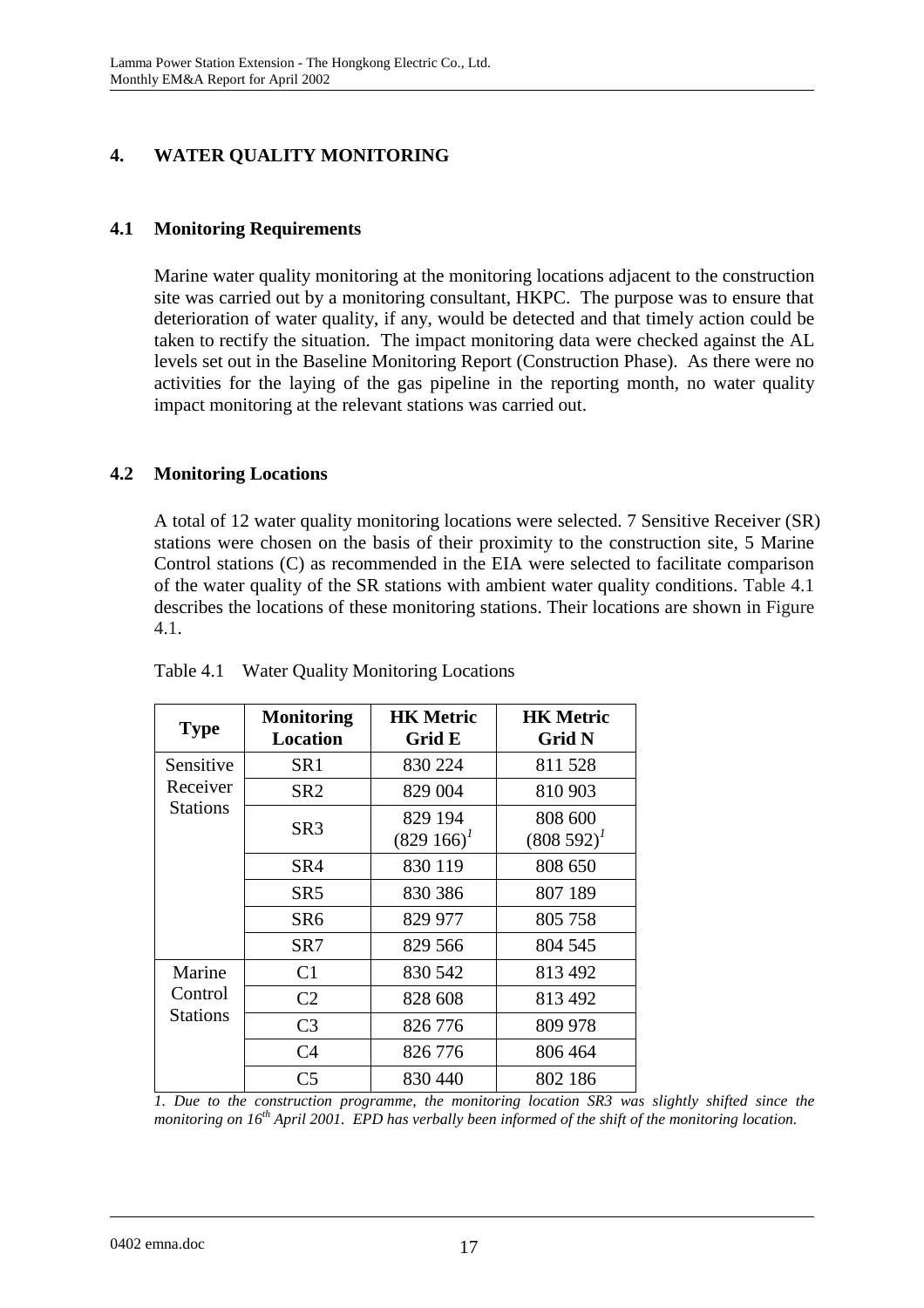# **4.3 Monitoring Equipment**

Table 4.2 summarizes the equipment used in the water-quality monitoring programme.

| Table 4.2 Water Quality Monitoring Equipment |  |
|----------------------------------------------|--|
|                                              |  |

| Equipment                                | <b>Detection Limit</b>                                                                                                                                                                                                                                                   |  |
|------------------------------------------|--------------------------------------------------------------------------------------------------------------------------------------------------------------------------------------------------------------------------------------------------------------------------|--|
| YSI 6820 Water<br><b>Quality Monitor</b> | Temperature: -5 to 50 °C; +/- 0.15 °C<br>Salinity: 0 to 70 ppt; $\pm$ /- 0.2 ppt<br>Dissolved Oxygen: 0 to $200\%$ ; +/- 0.5%<br>0 to 20 mg/L; $+/-$ 0.2 mg/L<br>Turbidity: 0 to 100 and 100 to 1000 NTU;<br>$+/-$ 5% of the range<br>pH: 0 to 14 units; $+/- 0.2$ units |  |
| Trimble NT200 GPS                        | Accuracy better than 3m                                                                                                                                                                                                                                                  |  |
| Leica GS5                                | Accuracy better than 3m                                                                                                                                                                                                                                                  |  |

### **4.4 Monitoring Parameters, Frequency and Duration**

Table 4.3 summarizes the monitoring parameters, frequencies and total duration of water quality monitoring. The monitoring schedule for reporting month is shown in Appendix C.

|  |  | Table 4.3 Water Quality Monitoring Parameters and Frequency |  |
|--|--|-------------------------------------------------------------|--|
|--|--|-------------------------------------------------------------|--|

| <b>Monitoring</b><br><b>Stations</b>                                                                                                                        | <b>Parameters</b>                                                                                                                           | <b>Frequency</b>        | No. of<br><b>Depths</b>                  | No. of<br><b>Samples</b>                                    |
|-------------------------------------------------------------------------------------------------------------------------------------------------------------|---------------------------------------------------------------------------------------------------------------------------------------------|-------------------------|------------------------------------------|-------------------------------------------------------------|
| Sensitive Receiver<br><b>Stations</b><br>SR1, SR2, SR4,<br>SR5, SR6 & SR7<br><b>Marine Control</b><br><b>Stations</b><br>C1, C2, C3, C4 &<br>C <sub>5</sub> | Depth, m<br>Temperature, <sup>o</sup> C<br>Salinity, ppt<br>DO, mg/L<br>DO Saturation,<br>$\frac{0}{0}$<br>Turbidity, NTU<br>SS, mg/L<br>pH | Three times<br>per week | 3<br>Surface,<br>Mid-Depth<br>and Bottom | $\mathcal{D}_{\mathcal{A}}$<br>Mid-ebb<br>and Mid-<br>flood |

For laboratory analysis of marine water samples collected at SR3, only SS parameter was measured.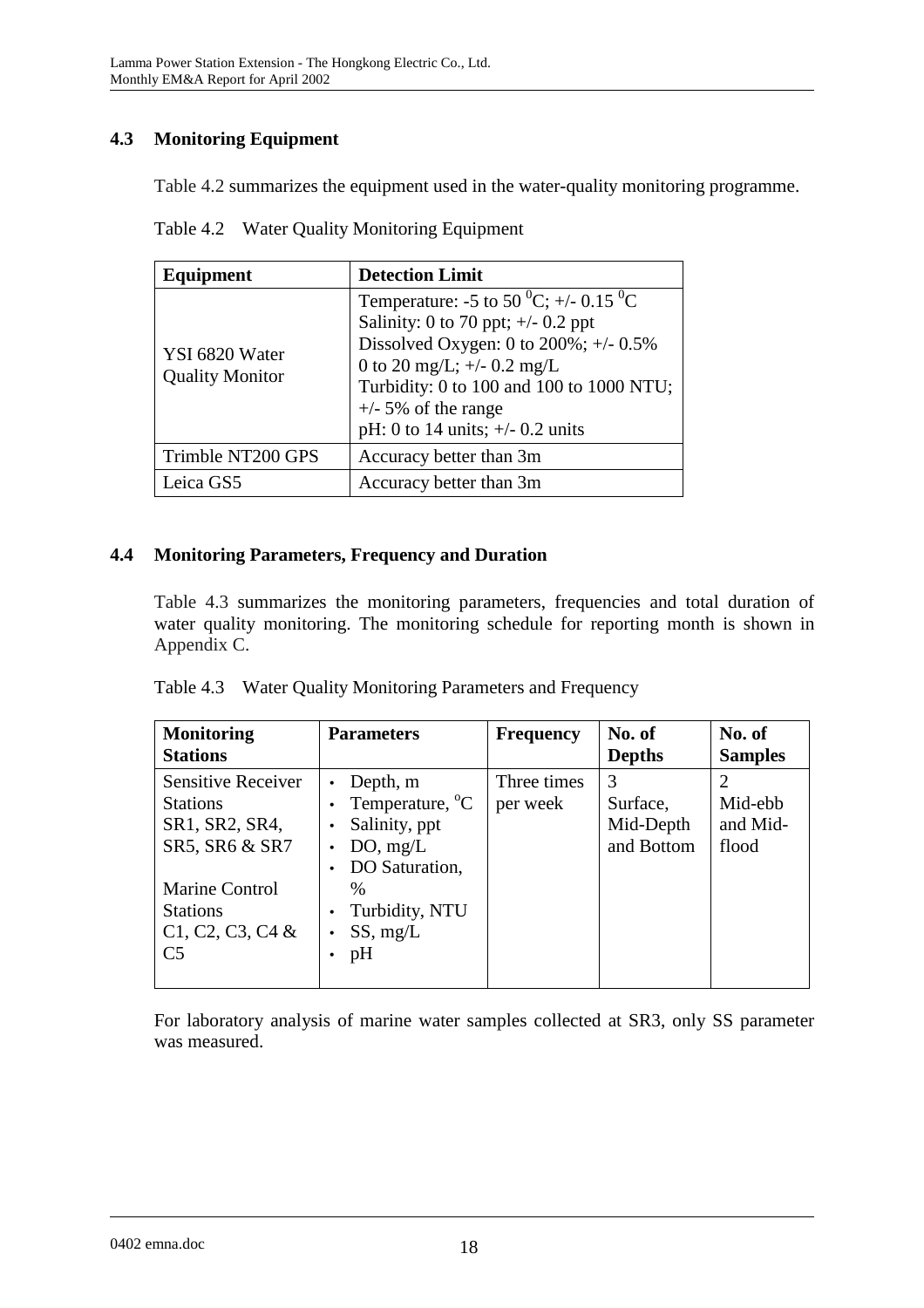# **4.5 Monitoring Procedures and Calibration Details**

### *Monitoring Procedures*

- The monitoring stations were accessed using survey boat to within 3m, guided by Differential Global Positioning System (DGPS).
- The depth of the monitoring location was measured using depth meter in order to determine the sampling depths. Afterwards, the water sampler was lowered into the water to the required depths of sampling. Upon reaching the pre-determined depth, a messenger to activate the sampler was then released to travel down the wire. The water sample was sealed within the sampler before retrieving.
- All in-situ measurements at each monitoring stations were taken at 3 water depths, where appropriate, namely 1m below water surface, mid-depth, and 1 meter from seabed, except where the water depth was less than 6m, the mid-depth measurement was omitted. If the water depth was less than 3m, only the middepth position was monitored.
- At each measurement/sampling depth, two consecutive measurements were taken. The probes were retrieved out of the water after the first measurement and then redeployed for the second measurement. Where the difference in the value between the first and the second readings of each set was more than 25% of the value of the first reading, the reading was discarded and further samplings were taken.
- The duplicate water samples for physical and chemical analysis were stored into a pre-labelled high-density polyethylene (HDPE) bottle pre-rinsed with the same water samples. The sample bottles were than packed in a cool-box (cooled to  $4^{\circ}C$ without being frozen) and delivered to a HOKLAS Laboratory for analysis upon the completion of each round of sampling.
- In addition, field information such as the general meteorological conditions and any observations regarding any significant activities in the vicinity of each monitoring location were also recorded. Major water pollution sources, if any, were identified and recorded.

### *Equipment Calibration*

The equipment deployed for in-situ measurement of marine water quality was calibrated before use. The methodologies for the calibration follow the instruction manuals provided by the corresponding manufacturers. The calibration records are shown in Appendix G.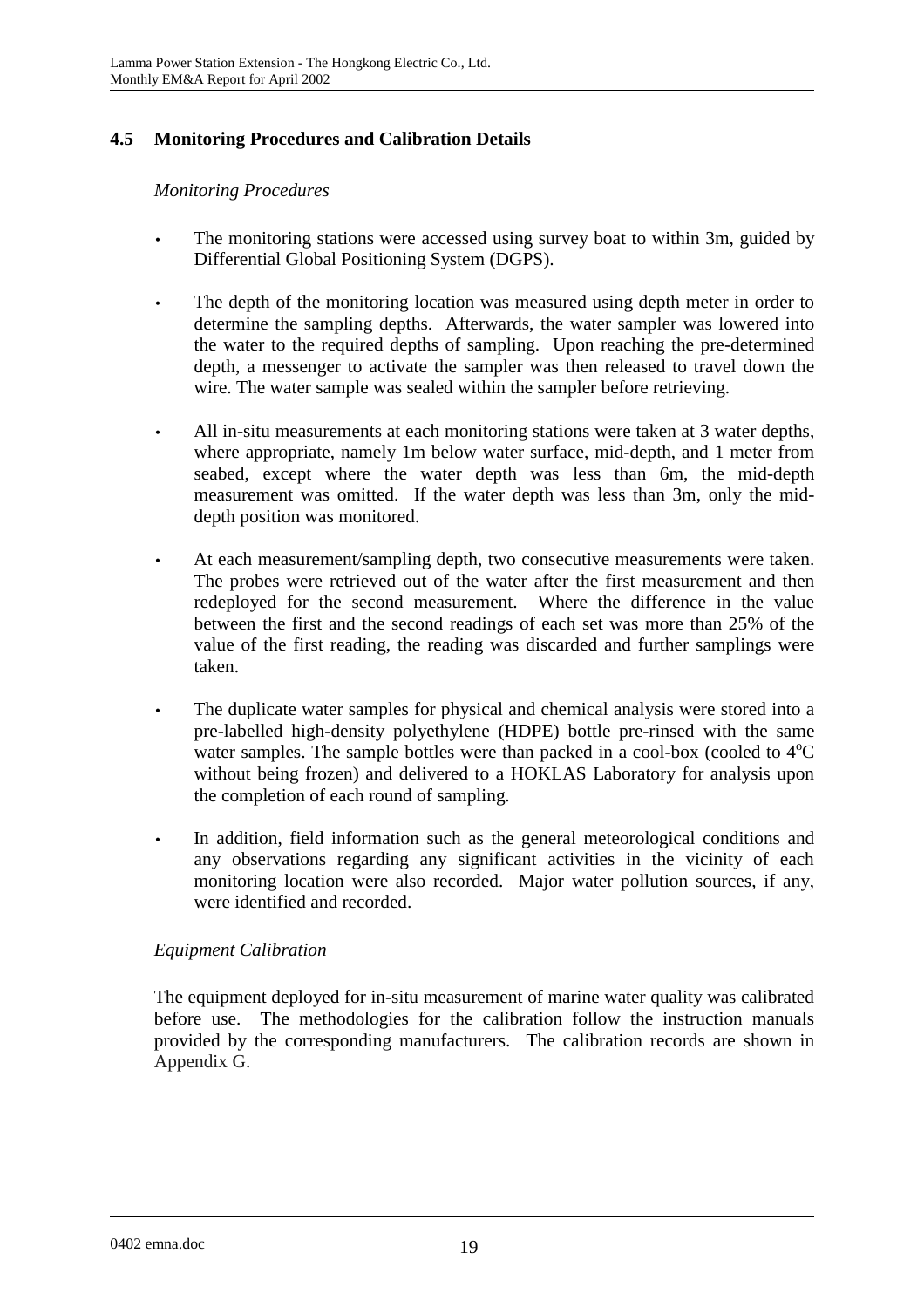# *Laboratory Analysis & QA/QC*

The collected marine water samples were analyzed for Suspended Solids with methodologies summarized in Table 4.4.

Table 4.4 Laboratory Analysis Methodologies of Marine Water Samples

| Parameter        | <b>Method</b>     | <b>Limit of Reporting (mg/L)</b> |
|------------------|-------------------|----------------------------------|
| Suspended Solids | APHA 17 ed 2540 D |                                  |

In order to ensure that the laboratory analysis works were carried out properly, stringent QA/QC procedures (which includes the sample preparation as well as the subsequent instrumentation analysis) were followed. According to the requirements stipulated in the EM&A Manual, QA/QC requirements for laboratory testing include:

- 1) "Blind" duplicate samples analysis of 10% collected marine water samples; and
- 2) in-house QA/QC procedures of the testing laboratory (this includes the use of blank, batch duplicates and quality control samples).

# *Blind Duplicate:*

In order to cross check the precision of the measurement results obtained from the laboratory analysis, "blind" duplicate samples of 10% of the collected marine water samples were analysed alongside the normal samples. The sample codes for the "blind" duplicates were determined by the sampling team and are not identifiable by the laboratory. The results of the "blind" duplicate samples are summarized in Appendix G.

In accordance with the QA/QC procedures of Environmental Management Laboratory of HKPC, QA/QC procedures were conducted for at least 5% of samples. A total of 936 sets of samples (for Suspended Solids analysis) were received during the marine monitoring period including both ebb and flood tides. Therefore at least 5% laboratory blanks, batch duplicates, quality control samples and recovery tests for each parameter were conducted. The acceptance criteria are outlined in each type of Quality Control data.

### *Blank:*

A laboratory blank is an analyte free matrix to which all reagents are added in the same volumes or proportions as used in the standard sample preparation to monitor contamination introduced in laboratory. The acceptance criterion for laboratory blank in Environmental Management Division (EMD) Laboratory of HKPC stipulated in EMD Quality Manual is less than the detection limit. All the laboratory blank values and acceptance criterion of suspended solids are summarized in Appendix G.

### *Batch Duplicate:*

Batch duplicate is an intra-laboratory split sample randomly selected from the sample batch to monitor the method precision in a given matrix. The acceptance limit of duplicate values of suspended solids and their duplicate results are summarized in Appendix G.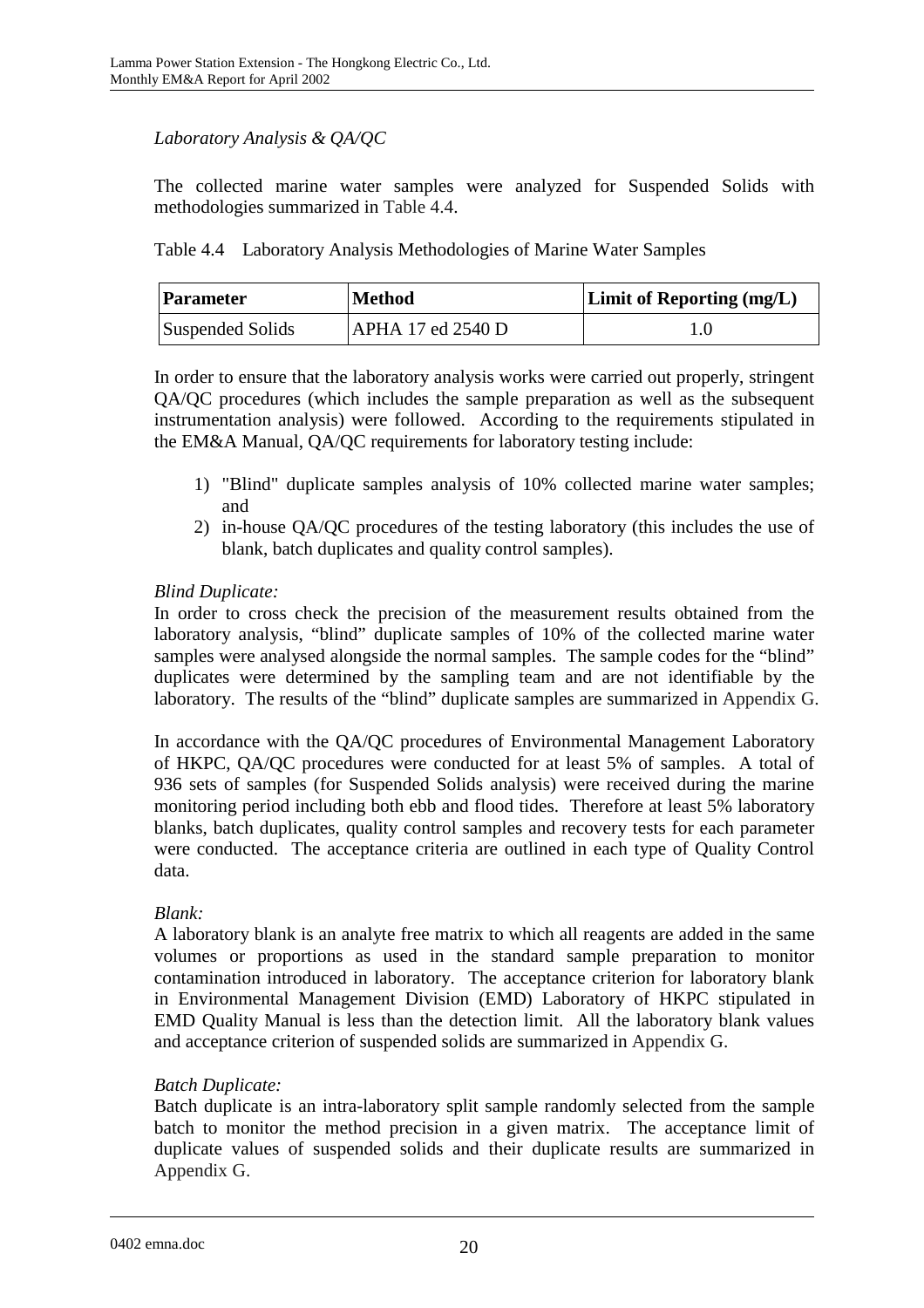### *Quality Control Sample:*

The quality control sample is the analysis of a material with a known concentration of contaminants to determine the accuracy of results in a given matrix. The quality control samples results for suspended solids are shown in Appendix G.

The QA/QC results in Appendix G indicated that the laboratory analysis works of the collected marine water samples were properly carried out and the measurement results obtained were valid in accordance with the Hong Kong Laboratory Accreditation Scheme (HOKLAS) requirements. On the other hand, the "blind" duplicate measurement results indicated that the precision of the measurements for Suspended Solids are in compliance with the HOKLAS requirements.

#### **4.6 Results and Observations**

Marine water monitoring was conducted as scheduled in the reporting month. All monitoring data and graphical presentation of the monitoring results are provided in Appendix F. Key findings and observations are provided in the following table:

| Monitoring             |                     | No. of Exceedances     | <b>Investigation Findings</b>                                                                                                                                                                                                                                                                                                                                                                                                                                                                                                                                              |
|------------------------|---------------------|------------------------|----------------------------------------------------------------------------------------------------------------------------------------------------------------------------------------------------------------------------------------------------------------------------------------------------------------------------------------------------------------------------------------------------------------------------------------------------------------------------------------------------------------------------------------------------------------------------|
| Dates                  | <b>Action Level</b> | Limit Level            | (if any)                                                                                                                                                                                                                                                                                                                                                                                                                                                                                                                                                                   |
| $2nd$ April            | $\boldsymbol{0}$    | SR1 during ebb<br>tide | Judged to be not related to site activities. Based on<br>the observation made by the sampling team, there<br>was no noticeable sediment plume migrating from<br>the direction of the site to the sampling location.<br>Besides, the elevated measurement result was<br>probably due to the traveling of a large vessel in<br>the vicinity of the sampling location (Appendix L).<br>Moreover, the measurement result in the afternoon<br>session was below the corresponding action level.<br>Therefore, the said exceedance is probably due to<br>background fluctuation. |
| 4 <sup>th</sup> April  | $\mathbf{0}$        | $\boldsymbol{0}$       | N. A.                                                                                                                                                                                                                                                                                                                                                                                                                                                                                                                                                                      |
| $6th$ April            | $\overline{0}$      | $\overline{0}$         | N. A.                                                                                                                                                                                                                                                                                                                                                                                                                                                                                                                                                                      |
| $8th$ April            | $\overline{0}$      | $\boldsymbol{0}$       | N. A.                                                                                                                                                                                                                                                                                                                                                                                                                                                                                                                                                                      |
| 10 <sup>th</sup> April | $\boldsymbol{0}$    | $\boldsymbol{0}$       | N. A.                                                                                                                                                                                                                                                                                                                                                                                                                                                                                                                                                                      |
| $12^{th}$ April        | $\boldsymbol{0}$    | $\boldsymbol{0}$       | N. A.                                                                                                                                                                                                                                                                                                                                                                                                                                                                                                                                                                      |
| $15th$ April           | $\overline{0}$      | $\overline{0}$         | N. A.                                                                                                                                                                                                                                                                                                                                                                                                                                                                                                                                                                      |
| $17th$ April           | $\boldsymbol{0}$    | $\boldsymbol{0}$       | N. A.                                                                                                                                                                                                                                                                                                                                                                                                                                                                                                                                                                      |
| $19th$ April           | $\boldsymbol{0}$    | $\overline{0}$         | N. A.                                                                                                                                                                                                                                                                                                                                                                                                                                                                                                                                                                      |
| $23rd$ April           | $\overline{0}$      | $\overline{0}$         | N. A.                                                                                                                                                                                                                                                                                                                                                                                                                                                                                                                                                                      |
| $25th$ April           | $\overline{0}$      | $\boldsymbol{0}$       | N. A.                                                                                                                                                                                                                                                                                                                                                                                                                                                                                                                                                                      |
| $27th$ April           | $\boldsymbol{0}$    | $\boldsymbol{0}$       | N. A.                                                                                                                                                                                                                                                                                                                                                                                                                                                                                                                                                                      |
| $30th$ April           | $\boldsymbol{0}$    | $\boldsymbol{0}$       | N. A.                                                                                                                                                                                                                                                                                                                                                                                                                                                                                                                                                                      |

Summary of Exceedances in Turbidity (Depth Average) in April 2002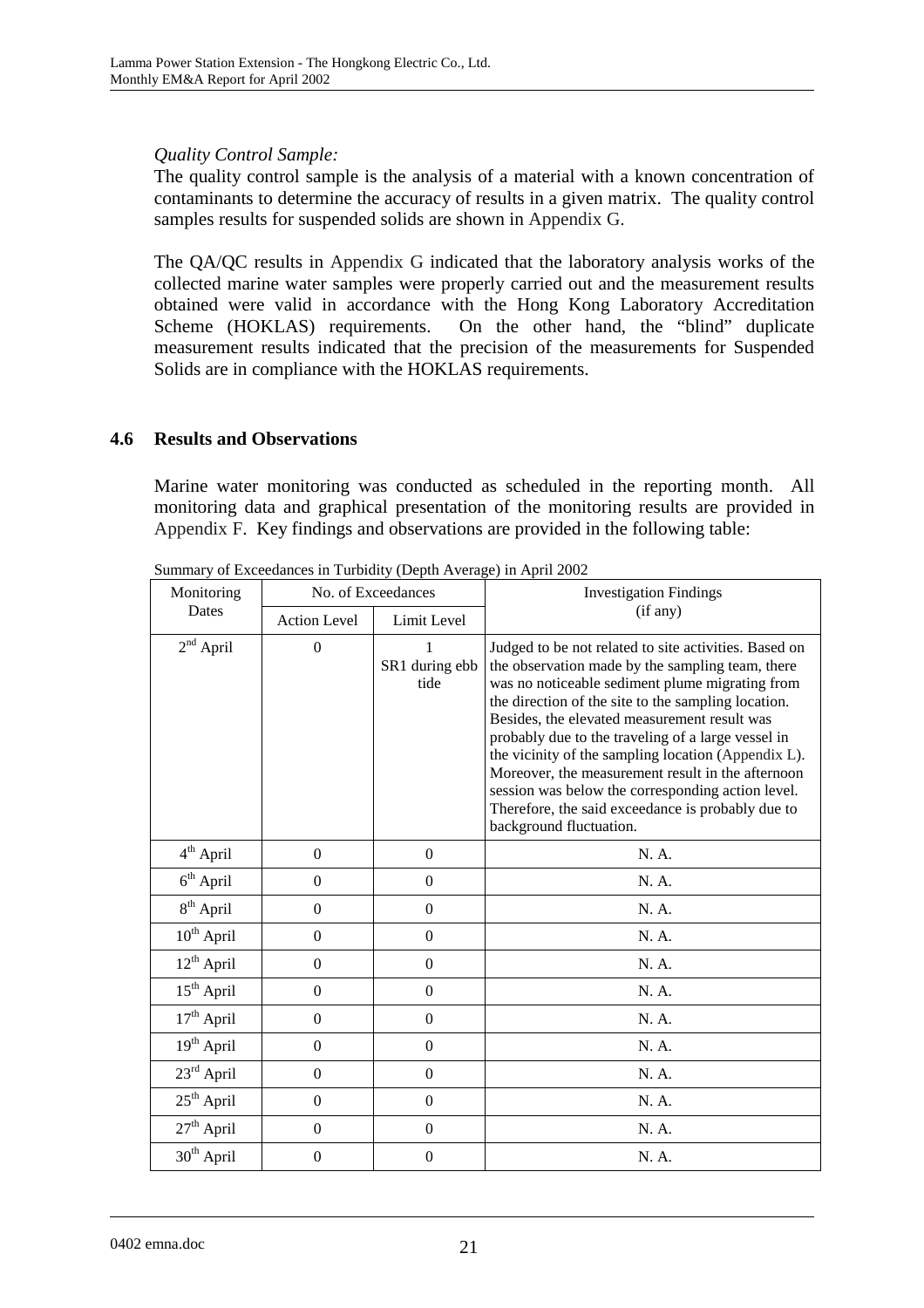| Monitoring             | Number of Exceedances         |                               | <b>Investigation Findings</b>                                                                                                                                                                                                                                                                                                                                                                                                                                                                                                                                                |
|------------------------|-------------------------------|-------------------------------|------------------------------------------------------------------------------------------------------------------------------------------------------------------------------------------------------------------------------------------------------------------------------------------------------------------------------------------------------------------------------------------------------------------------------------------------------------------------------------------------------------------------------------------------------------------------------|
| Dates                  | <b>Action Level</b>           | Limit Level                   | (if any)                                                                                                                                                                                                                                                                                                                                                                                                                                                                                                                                                                     |
| $2nd$ April            | $\boldsymbol{0}$              | SR1 during ebb<br>tide        | Judged to be not related to site activities. Based on<br>the observation made by the sampling team, there<br>was no noticeable sediment plume migrating from<br>the direction of the site to the sampling location.<br>Besides, the elevated measurement result was<br>probably due to the traveling of a large vessel in<br>the vicinity of the sampling location (Appendix L).<br>Moreover, the measurement result in the afternoon<br>session was below the corresponding action level.<br>Therefore, the said exceedance is probably due to<br>background fluctuation.   |
| $4th$ April            | $\boldsymbol{0}$              | $\boldsymbol{0}$              | N. A.                                                                                                                                                                                                                                                                                                                                                                                                                                                                                                                                                                        |
| $6th$ April            | $\overline{0}$                | $\overline{0}$                | N. A.                                                                                                                                                                                                                                                                                                                                                                                                                                                                                                                                                                        |
| 8 <sup>th</sup> April  | $\boldsymbol{0}$              | $\boldsymbol{0}$              | N. A.                                                                                                                                                                                                                                                                                                                                                                                                                                                                                                                                                                        |
| $10^{th}$ April        | 1<br>SR7 during ebb<br>tide   | $\boldsymbol{0}$              | Judged to be not related to site activities. Based on<br>the observation made by the sampling team, there<br>was no noticeable sediment plume migrating from<br>the direction of the site to the sampling location.<br>Besides, the measurement result at SR3 (which is<br>much closer to the site as compared with SR7) was<br>below the corresponding Action Level of SR7.<br>Therefore, the said exceedance is probably due to<br>background fluctuation.                                                                                                                 |
| 12 <sup>th</sup> April | $\overline{0}$                | 1<br>SR1 during<br>flood tide | Judged to be not related to site activities. Based on<br>the observation made by the sampling team, there<br>was no noticeable sediment plume migrating from<br>the direction of the site to the sampling location.<br>Besides, the measurement result at SR2 (which is<br>much closer to the site as compared with SR1) was<br>below the corresponding Action Level of SR1.<br>Therefore, the said exceedance is probably due to<br>background fluctuation.                                                                                                                 |
| $15th$ April           | 1<br>SR1 during<br>flood tide | $\boldsymbol{0}$              | Judged to be not related to site activities. Based on<br>the observation made by the sampling team, there<br>was no noticeable sediment plume migrating from<br>the direction of the site to the sampling location.<br>Besides, the measurement result at SR2 (which is<br>much closer to the site as compared with SR1) was<br>below the corresponding Action Level of SR1.<br>Further, the measurement result in the afternoon<br>session was below the corresponding Action Level<br>at SR1. Therefore, the said exceedance is probably<br>due to background fluctuation. |
| $17th$ April           | $\overline{0}$                | $\boldsymbol{0}$              | N. A.                                                                                                                                                                                                                                                                                                                                                                                                                                                                                                                                                                        |
| $19th$ April           | $\boldsymbol{0}$              | $\boldsymbol{0}$              | N. A.                                                                                                                                                                                                                                                                                                                                                                                                                                                                                                                                                                        |
| 23rd April             | $\boldsymbol{0}$              | $\boldsymbol{0}$              | N. A.                                                                                                                                                                                                                                                                                                                                                                                                                                                                                                                                                                        |
| 25 <sup>th</sup> April | $\boldsymbol{0}$              | $\boldsymbol{0}$              | N. A.                                                                                                                                                                                                                                                                                                                                                                                                                                                                                                                                                                        |
| $27th$ April           | $\boldsymbol{0}$              | $\boldsymbol{0}$              | N. A.                                                                                                                                                                                                                                                                                                                                                                                                                                                                                                                                                                        |

Summary of Exceedances in Suspended Solids (Depth Average) in April 2002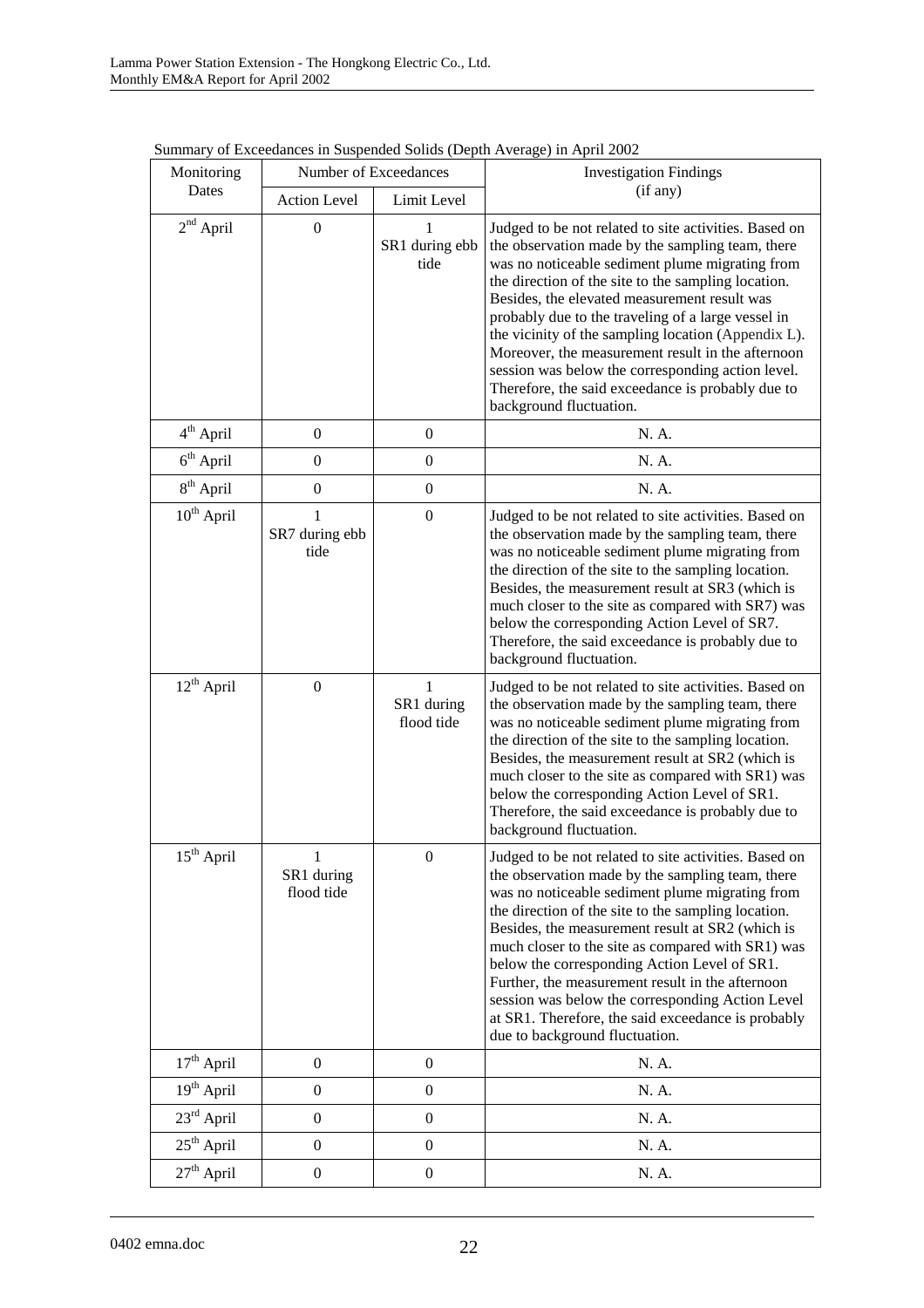| Monitoring   | Number of Exceedances  |             | <b>Investigation Findings</b>                                                                                                                                                                                                                                                                                                                                                                                                                                        |
|--------------|------------------------|-------------|----------------------------------------------------------------------------------------------------------------------------------------------------------------------------------------------------------------------------------------------------------------------------------------------------------------------------------------------------------------------------------------------------------------------------------------------------------------------|
| Dates        | <b>Action Level</b>    | Limit Level | (if any)                                                                                                                                                                                                                                                                                                                                                                                                                                                             |
| $30th$ April | SR7 during ebb<br>tide | 0           | Judged to be not related to site activities. Based on<br>the observation made by the sampling team, there<br>was no noticeable sediment plume migrating from<br>the direction of the site to the sampling location.<br>Besides, the measurement result at SR4 and SR5<br>(which is much closer to the site as compared with<br>SR7) was below the corresponding Action Level<br>of SR7. Therefore, the said exceedance is probably<br>due to background fluctuation. |

There were three (3) cases of Action Level exceedance and three (3) cases of Limit Level exceedance for water quality in the reporting month. All 6 cases of action/limit level exceedance were contributed by Turbidity and SS. For these exceedances, comprehensive investigations have been carried out. It was found that no noticeable sediment plume migration from the direction of the site to the sampling location was observed. Hence, the exceedances were considered not related to site activities and have been explained to the satisfaction of EPD. No further action was required. Nevertheless, EPD, IEC and the construction contractor have been informed of the exceedances accordingly as per the requirements of the EM&A Manual.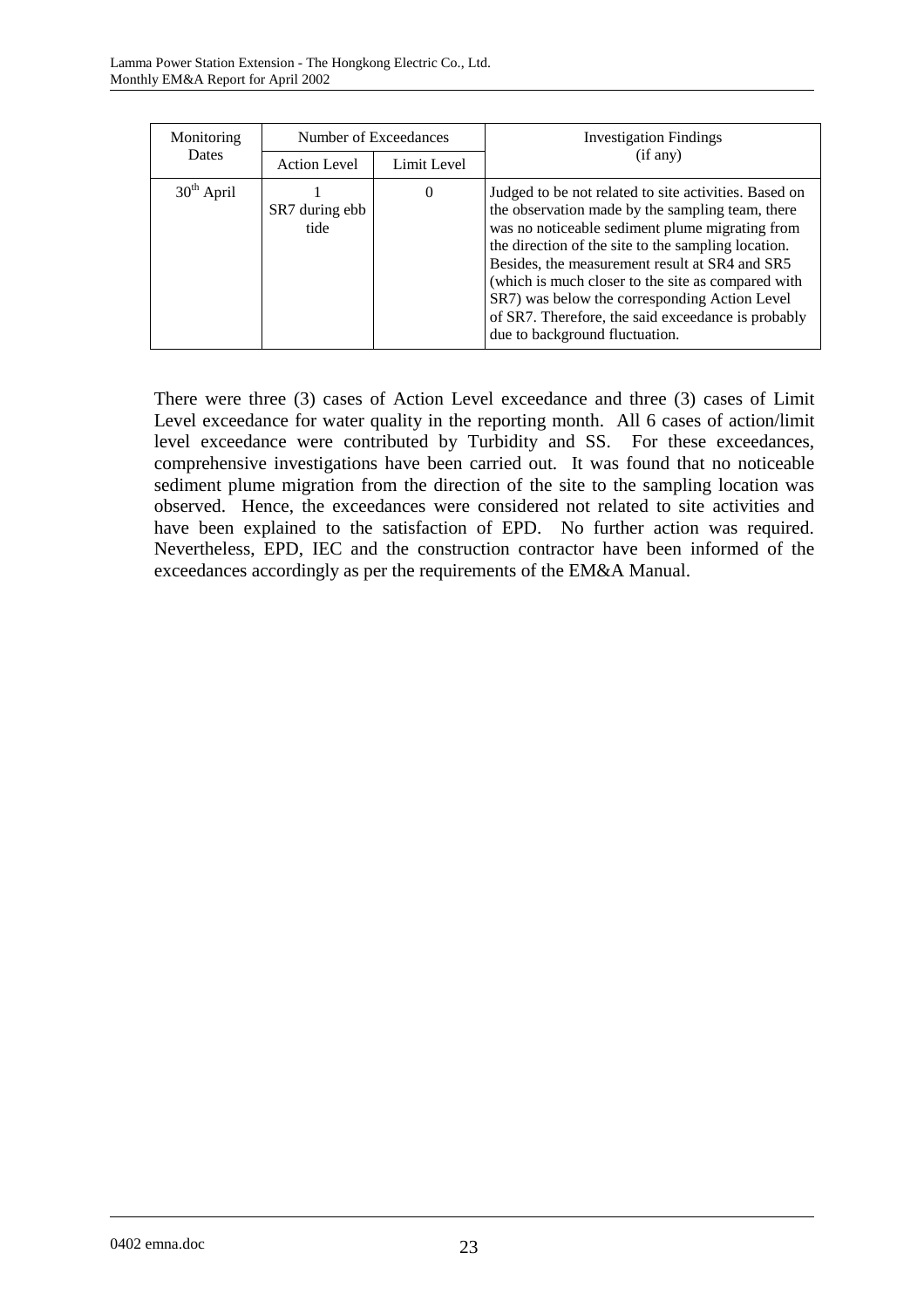

Figure 4.1 Location of Water Quality Monitoring Stations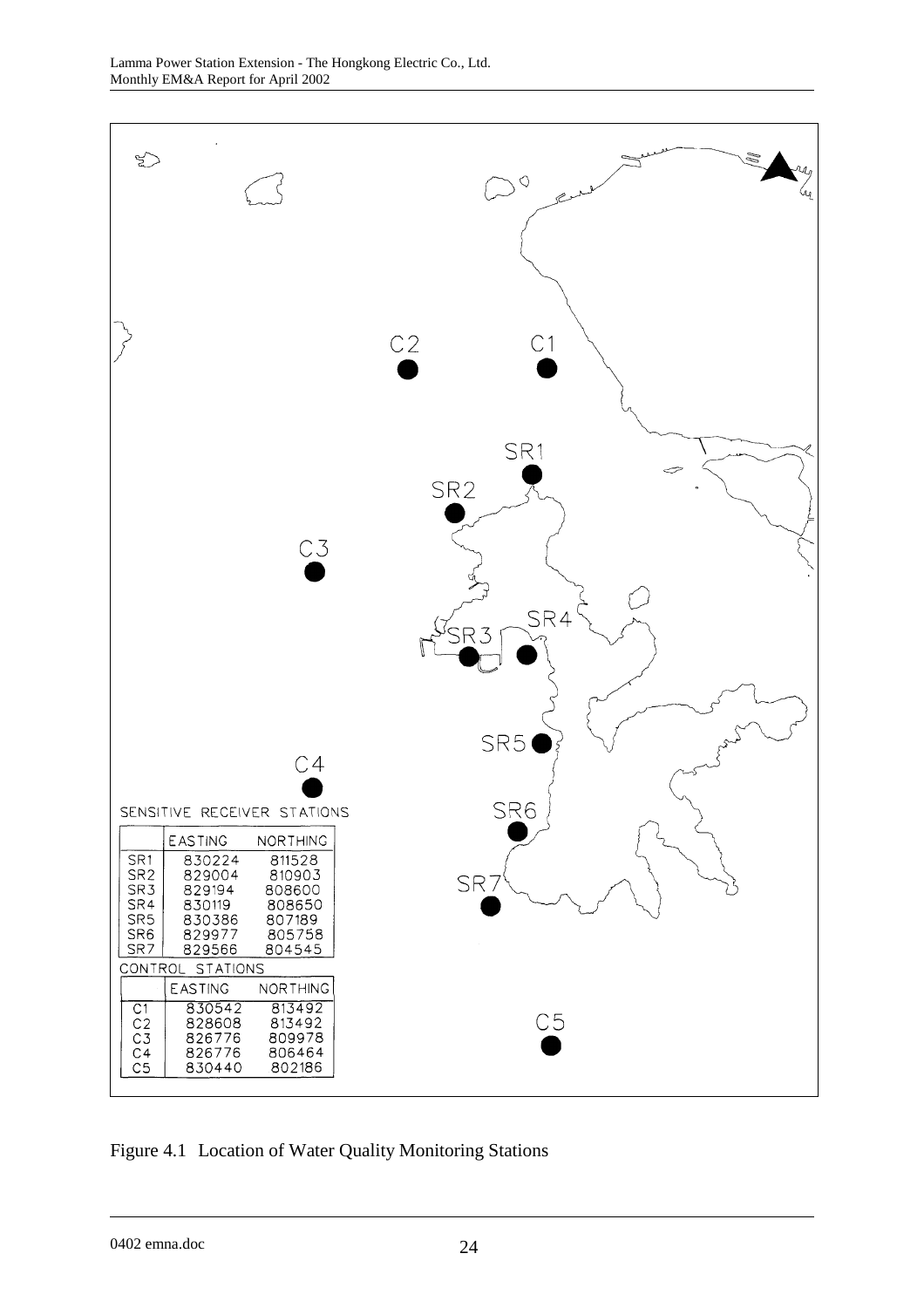# **5. ENVIRONMENTAL AUDIT**

### **5.1 Review of Environmental Monitoring Procedures**

The environmental monitoring procedures were regularly reviewed by the Environmental Team. No modification to the existing monitoring procedures was recommended.

#### **5.2 Assessment of Environmental Monitoring Results**

*Monitoring results for Air Quality, Noise and Water Quality* 

The environmental monitoring results for Air Quality, Noise and Water Quality in the reporting month presented in sections 2,3 and 4 respectively are summarized in Table 5.1.

| <b>Item</b>    | <b>Parameter</b><br><b>Monitored</b>                                                            | <b>Monitoring</b><br><b>Period</b> | No. of<br><b>Exceedances In</b> |                       | <b>Event/Action Plan</b><br><b>Implementation Status</b> |
|----------------|-------------------------------------------------------------------------------------------------|------------------------------------|---------------------------------|-----------------------|----------------------------------------------------------|
|                |                                                                                                 |                                    | <b>Action</b><br>Level          | Limit<br><b>Level</b> | and Results                                              |
| Air            |                                                                                                 |                                    |                                 |                       |                                                          |
| $\mathbf{1}$   | <b>Ambient TSP</b><br>$(24$ -hour)                                                              | $01/04/02$ -<br>30/04/02           | $\Omega$                        | $\Omega$              |                                                          |
| $\overline{2}$ | <b>Ambient TSP</b><br>$(1-hour)$                                                                | $01/04/02$ -<br>30/04/02           | $\Omega$                        | $\Omega$              |                                                          |
| Noise          |                                                                                                 |                                    |                                 |                       |                                                          |
| $\mathbf{1}$   | Noise level at the<br>critical NSR's<br>predicted by the<br>noise alarm<br>monitoring<br>system | $01/04/02$ -<br>30/04/02           | $\overline{0}$                  | $\overline{0}$        |                                                          |
| $\overline{2}$ | Manual noise<br>monitoring at the<br>Pak Kok Tsui<br>residences                                 | $01/04/02$ -<br>30/04/02           | $\Omega$                        | $\Omega$              |                                                          |
| Water          |                                                                                                 |                                    |                                 |                       |                                                          |
| $\mathbf{1}$   | D <sub>O</sub><br>(Surface $&$<br>Middle)                                                       | $01/04/02$ -<br>30/04/02           | $\Omega$                        | $\Omega$              |                                                          |
| $\mathfrak{D}$ | DO (Bottom)                                                                                     | $01/04/02$ -<br>30/04/02           | $\Omega$                        | $\Omega$              |                                                          |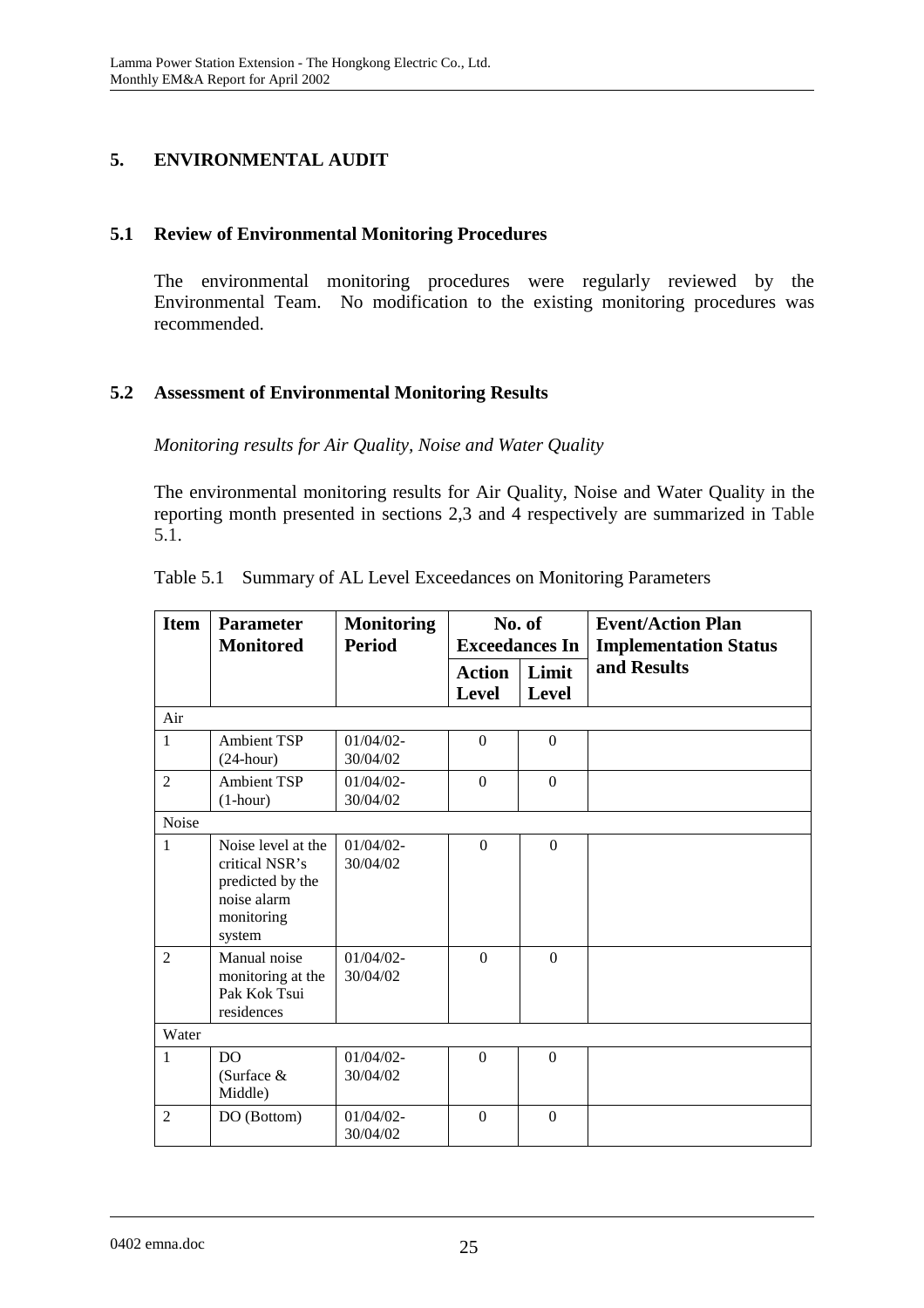| <b>Item</b>    | <b>Parameter</b><br><b>Monitored</b> | <b>Monitoring</b><br><b>Period</b> | No. of<br><b>Exceedances In</b> |                | <b>Event/Action Plan</b><br><b>Implementation Status</b>                                                                                     |  |
|----------------|--------------------------------------|------------------------------------|---------------------------------|----------------|----------------------------------------------------------------------------------------------------------------------------------------------|--|
|                |                                      |                                    | Action<br><b>Level</b>          | Limit<br>Level | and Results                                                                                                                                  |  |
| 3              | <b>SS</b>                            | $01/04/02$ -<br>30/04/02           | 3                               | $\mathfrak{D}$ | The exceedances were<br>considered not related to the<br>construction activities. Please<br>refer to section 4 of the report<br>for details. |  |
| $\overline{4}$ | Turbidity                            | $01/04/02$ -<br>30/04/02           | $\Omega$                        |                | The exceedance was considered<br>not related to the construction<br>activities. Please refer to section<br>4 of the report for details.      |  |

#### *Waste Management Records*

The estimated amounts of different types of waste generated in April 2002 are shown in Table 5.2.

| <b>Waste Type</b>          | <b>Examples</b>           | <b>Estimated Amount (m<sup>3</sup></b> |  |  |  |
|----------------------------|---------------------------|----------------------------------------|--|--|--|
| <b>Site Formation</b>      |                           |                                        |  |  |  |
| <b>Dredged Materials</b>   | Marine Mud                |                                        |  |  |  |
| <b>Construction Waste</b>  | Concrete Waste, Used      |                                        |  |  |  |
|                            | formwork                  |                                        |  |  |  |
| <b>Excavated Materials</b> | Rock and soil             |                                        |  |  |  |
| <b>General Refuse</b>      | Domestic wastes collected | $\mathcal{D}_{\mathcal{L}}$            |  |  |  |
|                            | on site                   |                                        |  |  |  |
| Unit L9 Piling Foundation  |                           |                                        |  |  |  |
| <b>Construction Waste</b>  | Concrete Waste, Used      |                                        |  |  |  |
|                            | formwork                  |                                        |  |  |  |
| <b>Excavated Materials</b> | Rock and soil             |                                        |  |  |  |
| <b>General Refuse</b>      | Domestic wastes collected | 0.5                                    |  |  |  |
|                            | on site                   |                                        |  |  |  |

| Table 5.2 Estimated Amounts of Waste Generated in April 2002 |  |  |
|--------------------------------------------------------------|--|--|
|                                                              |  |  |

# **5.3 Site Environmental Audit**

Site audits were carried out by ET on a weekly basis to monitor environmental issues at the construction sites to ensure that all mitigation measures were implemented timely and properly. The site conditions were generally satisfactory. All required mitigation measures were implemented. The weekly site inspection results are attached in Appendix I.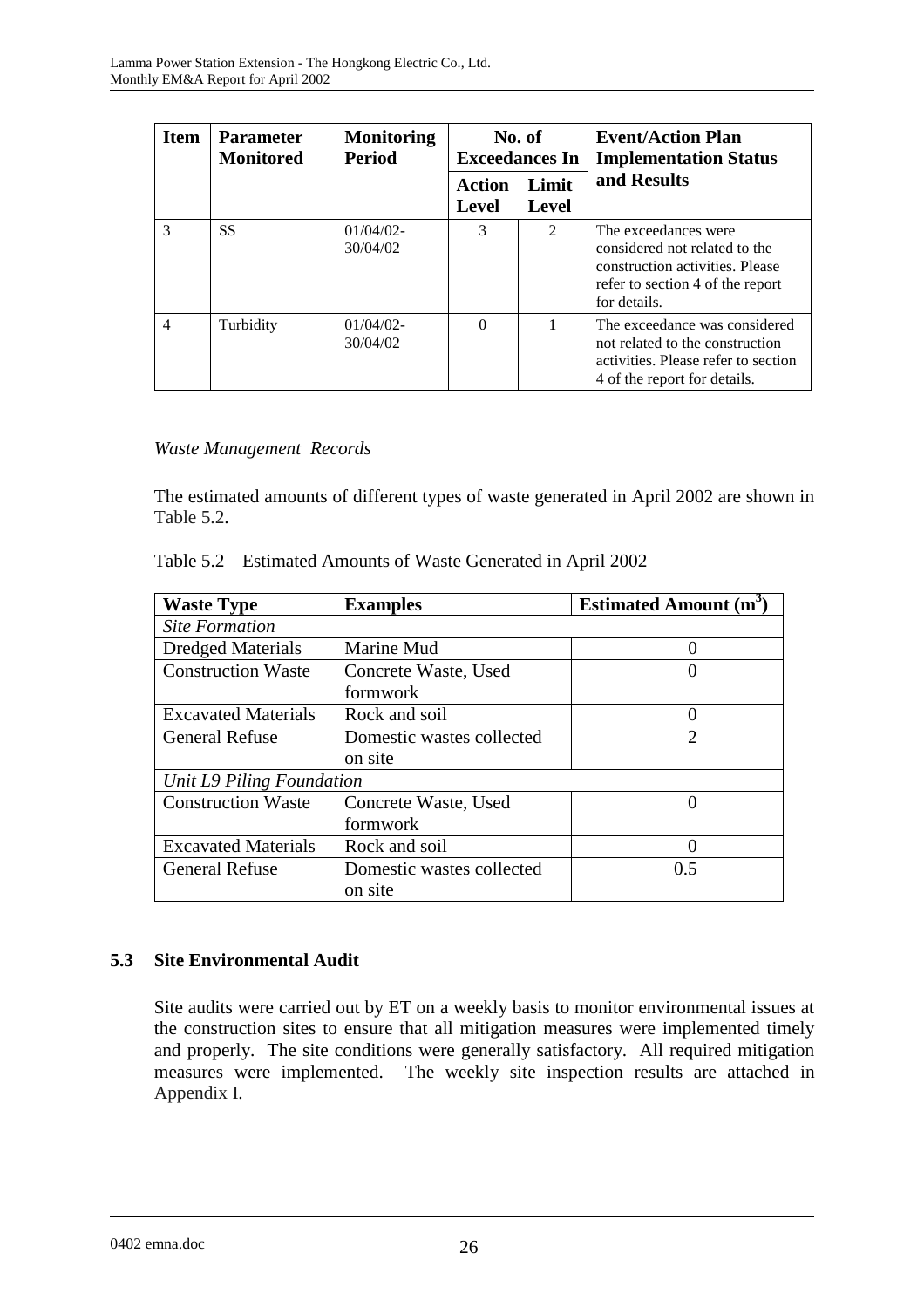# **5.4 Status of Environmental Licensing and Permitting**

All permits/licenses obtained for the project are summarised in Table 5.3.

| <b>Description</b>                | Permit No.    | <b>Valid Period</b> |          | highlights                                                                                                                                                      | <b>Status</b>                        |
|-----------------------------------|---------------|---------------------|----------|-----------------------------------------------------------------------------------------------------------------------------------------------------------------|--------------------------------------|
|                                   |               | From                | To       |                                                                                                                                                                 |                                      |
| Varied<br>Environmental<br>Permit | EP-071/2000/B | 13/07/01            |          | The whole construction<br>work site.                                                                                                                            | Valid                                |
| Construction<br>Noise Permit      | GW-UW0076-02  | 17/04/02            | 09/09/02 | 8 groups (A-H) of<br>PME's are assigned.<br>Only one group can be<br>used. Group G and H<br>shall not be operated<br>between 23:00 and<br>07:00 on next day.    | Issued on<br>17/4/2002.              |
| Construction<br>Noise Permit      | GW-UW0522-01  | 16/01/02            | 11/07/02 | 11 groups $(A-K)$ of<br>PME's are assigned.<br>Only one group can be<br>used. Group J and K<br>shall not be operated<br>between 23:00 and<br>07:00 on next day. | Superseded<br>$\alpha$<br>17/4/2002. |
| Construction<br>Noise Permit      | GW-UW0036-02  | 06/03/02            | 31/08/02 | Operation of specified<br>PME's allowed during<br>the restricted hours<br>$(07:00-23:00)$ on<br>holidays and 19:00-<br>23:00 on all other days)                 | Valid.                               |
| Dumping<br>Permit                 | EP/MD/02-073  | 07/10/01            | 06/04/02 | Dumping at South<br>Cheung Chau Disposal<br>Area (Relocation of the<br>Spoil Disposal Areas<br>with effective 29 <sup>th</sup><br>October 2001)                 | Valid to<br>06/04/2002               |

|  |  | Table 5.3 Summary of Environmental Licensing and Permit Status |
|--|--|----------------------------------------------------------------|
|--|--|----------------------------------------------------------------|

# **5.5 Implementation Status of Environmental Mitigation Measures**

Mitigation measures detailed in the permits and the EM&A Manual (Construction Phase) are required to be implemented. An updated summary of the Environmental Mitigation Implementation Schedule (EMIS) is presented in Appendix J.

# **5.6 Implementation Status of Action/Limit Plans**

The Action/Event Plans for air quality, noise and water quality extracted from the EM&A Manual (Construction Phase) and the review report on marine water quality monitoring are presented in Appendix H.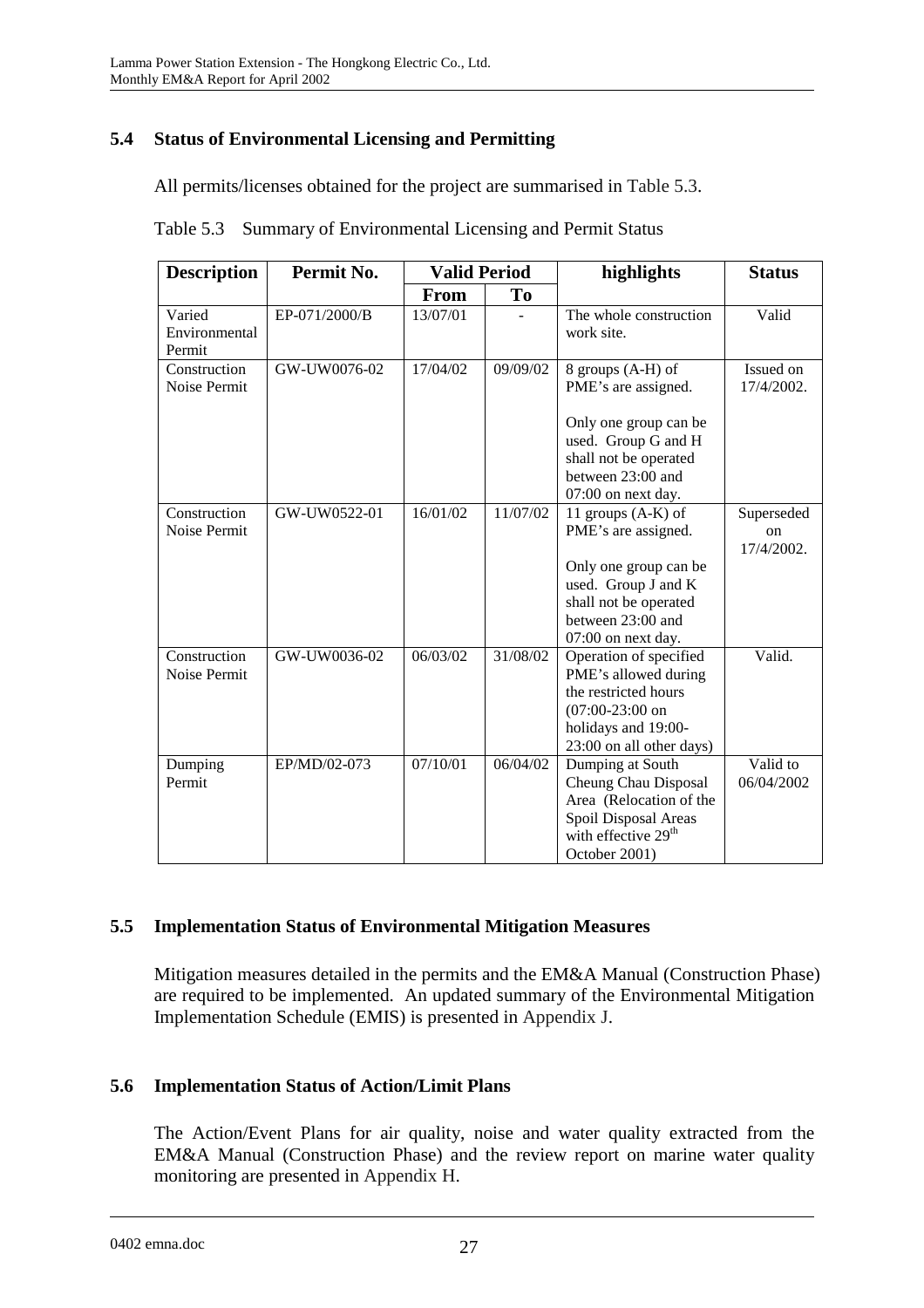As all the action/limit level exceedances were not related to the construction work, no further action can be devised. Nevertheless, EPD, IEC and the construction contractor have been informed of the exceedances accordingly as per the requirements in the EM&A Manual.

# **5.7 Implementation Status of Environmental Complaint Handling Procedures**

No complaint against the construction activities was received in April 2002.

Table 5.4 Environmental Complaints / Enquiries Received in April 2002

| Case Reference / | Descriptions / Actions Taken | Conclusion /  |
|------------------|------------------------------|---------------|
| Date, Time       |                              | <b>Status</b> |
| Received /       |                              |               |
| Date, Time       |                              |               |
| Concerned        |                              |               |
| <b>Nil</b>       | N/A                          | N/A           |

### Table 5.5 Outstanding Environmental Complaints / Enquiries Received Before

| Case Reference / | Descriptions / Actions Taken | Conclusion /  |
|------------------|------------------------------|---------------|
| Date, Time       |                              | <b>Status</b> |
| Received /       |                              |               |
| Date, Time       |                              |               |
| Concerned        |                              |               |
| <b>Nil</b>       | N/A                          | N/A           |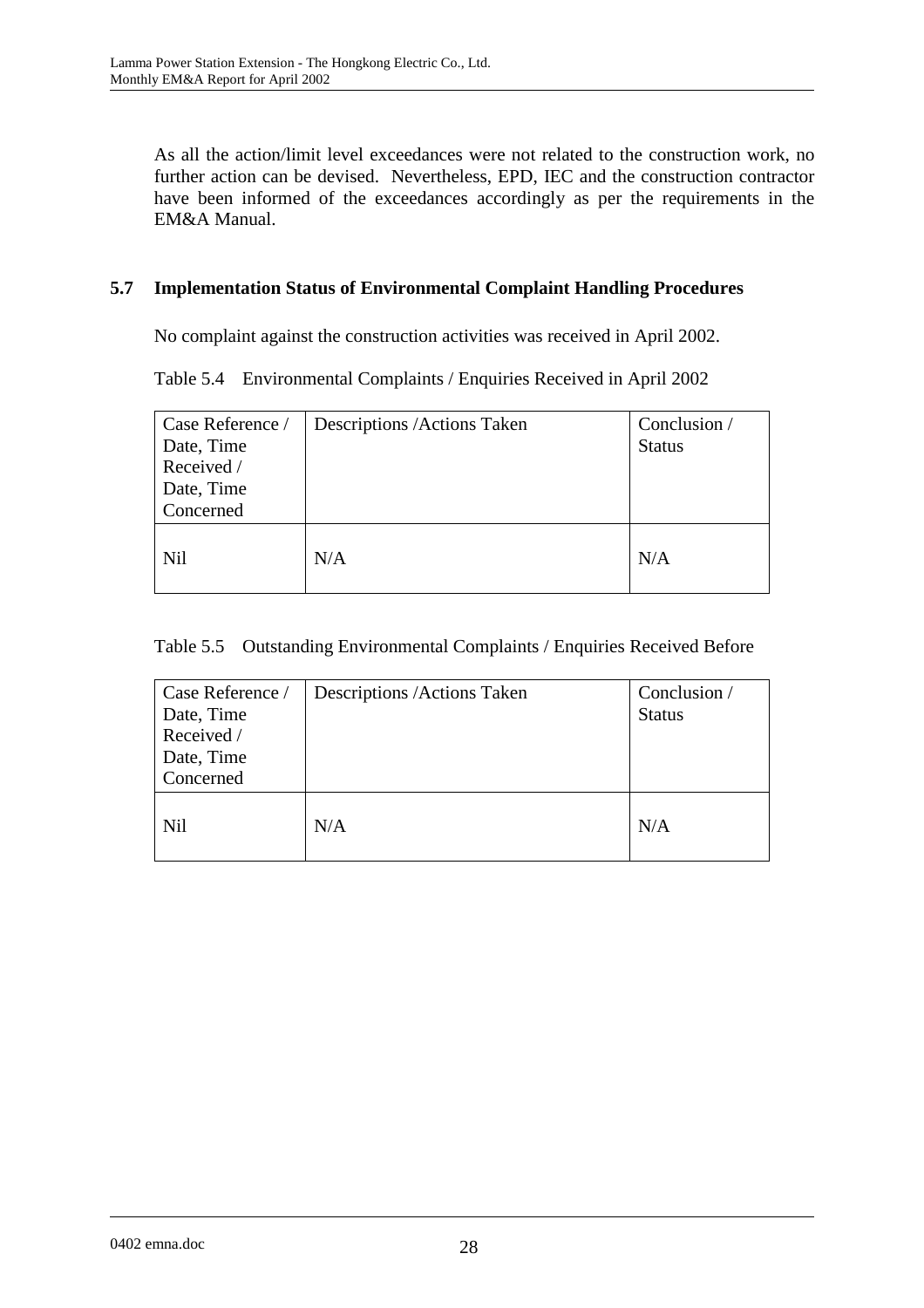# **6. FUTURE KEY ISSUES**

### **6.1 Status of Natural Gas supply**

Based on current project schedule, HEC anticipates there is no delay in the supply of natural gas.

### **6.2 Key Issues for the Coming Month**

Key issues to be considered in the coming month include:

#### Site Formation

#### *Noise Impact*

- To continue monitoring the noise level during construction and to ensure compliance with the CNP's already obtained.
- To continue the preventive measures for noise exceedance and keep monitoring/ reviewing the performance.

#### *Water Impact*

- To keep reviewing the monitoring results in order to take corresponding action to ensure the seawater quality.
- To provide routine inspection and necessary maintenance for the silt curtain.

#### Transmission System

#### *Air Impact*

• To ensure that all excavated materials and debris are covered by debris shelter or sprayed with water.

#### *Noise Impact*

- To continue monitoring the noise level during construction;
- To continue the preventive measures for noise exceedance and keep monitoring/ reviewing the performance.

#### *Terrestrial Ecology Impact*

- To erect hoarding along the boundary of construction sites before the commencement of civil work.
- To closely monitor the construction activities in order to avoid disturbance to the rare plants;
- To provide temporary fire fighting equipment for prevention of fire within the work sites.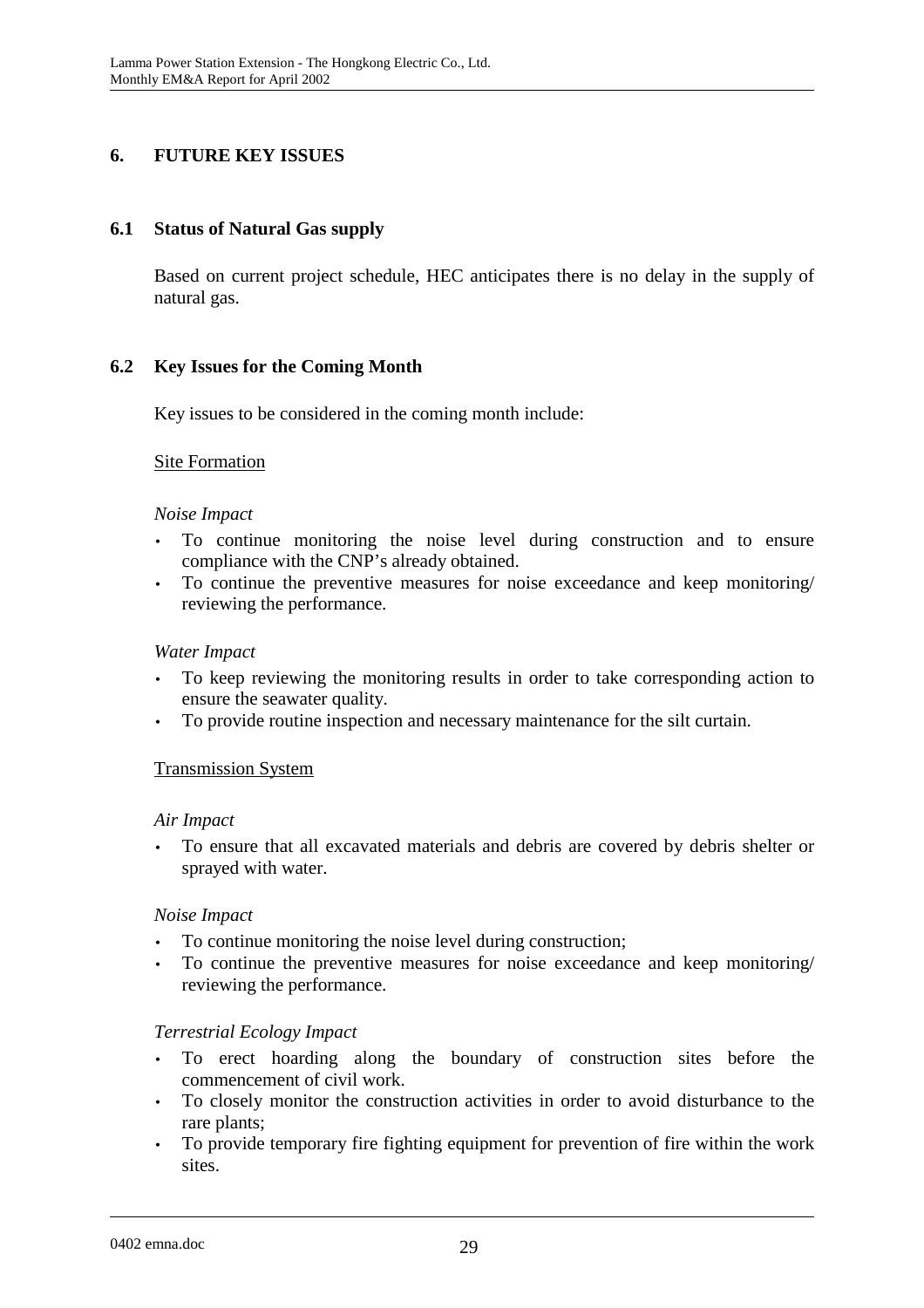### Unit L9 Piling Foundation

#### *Noise Impact*

- To continue monitoring the noise level during construction and to ensure compliance with the CNPs already obtained.
- To continue the preventive measures for noise exceedance and keep monitoring/ reviewing the performance.

#### *Air Impact*

- To spray water on the ground and road surface to prevent dust emission.
- To continue monitoring and reviewing the emission of smoke from construction machines.

# **6.3 Monitoring Schedules for the Next 3 Months**

The hoarding works for the construction of transmission system at Pak Kok Tsui would be completed on 11/5/2002. The civil works would tentatively commence in mid June 2002. As there would be no construction work during the period from 12/5/2002 to mid June 2002, the manual noise monitoring at Pak Kok Tsui would temporarily be suspended within this period. The tentative environmental monitoring schedules for the next 3 months are shown in Appendix C.

# **6.4 Construction Program for the Next 3 Months**

The tentative construction program for the next 3 months is shown in Appendix K.